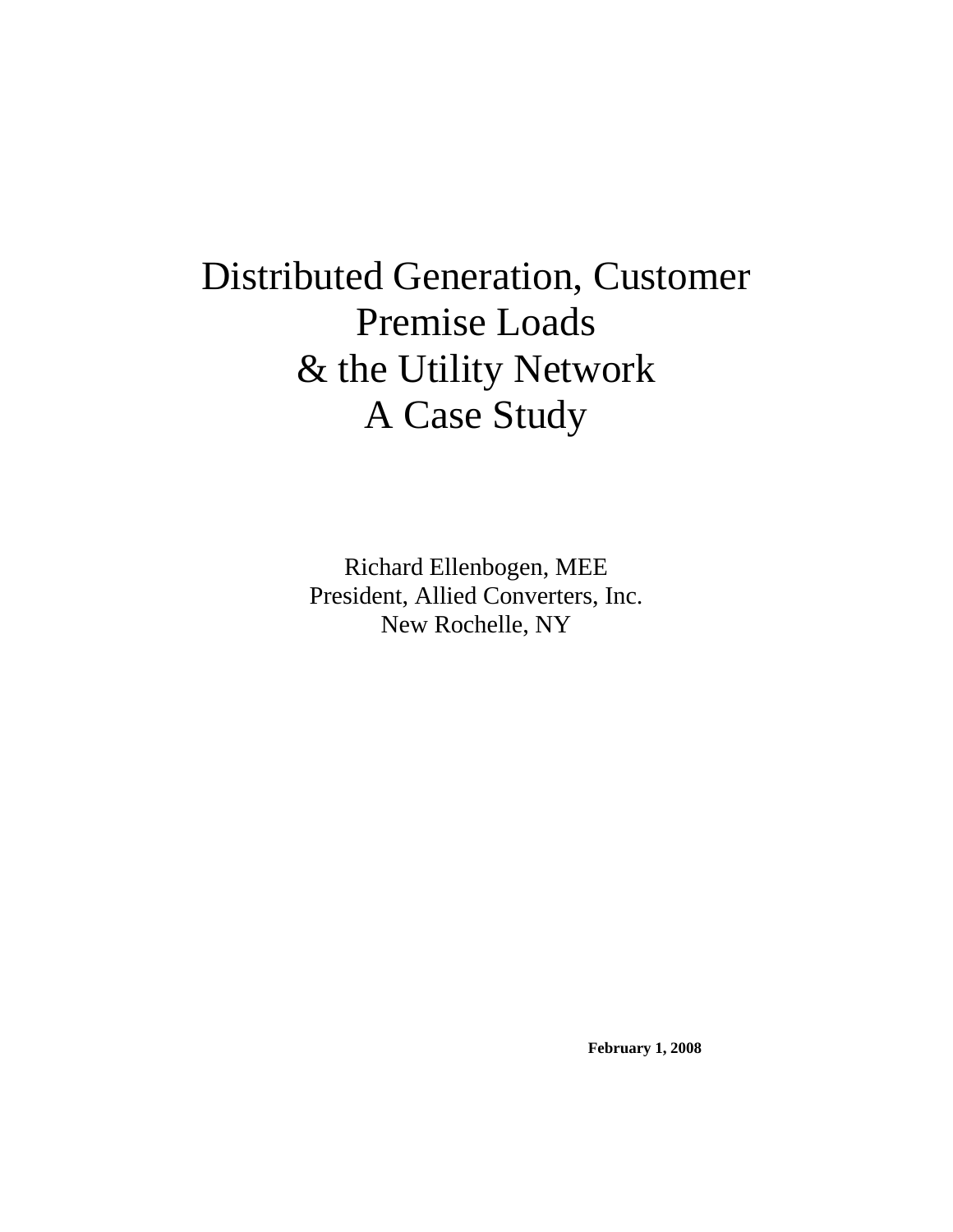### **1.0 Introduction and Objective**

This paper presents the results of and conclusions from a case study of the interaction between distributed power generation, customer premises loads, and the utility network. Initially, we had only intended to ensure that the two different types of distributed generation at our facility, combined heat and power (CHP) and photovoltaic (PV), worked together in harmony. During that process we derived significant new results about the potential impact of the interconnection of the distributed generation to the utility transmission network (i.e. the grid). These new results led to the writing of this paper. Major conclusions that can be drawn from these results are as follows:

- Distributed generation (DG) within customer premises reduces the power factor at the utility service entrance. Power factor is the ratio of real power on the network to apparent power. The two components of apparent power are real power and reactive power. Real power is the component for which the utility bills its customers. Reactive power is an undesirable byproduct of having inductive loads (e.g. motors and transformers) connected by customers to an AC distribution system. Its characteristic is that the current waveform lags behind the voltage waveform. This results in higher operating currents and higher related thermal losses occurring throughout the system.
- As DG proliferates, with less real power being delivered by the utility and reactive power remaining constant, the power factor of the utility network will decrease and the network may become unstable. The reactive power is not emanating from the DG equipment, but was already present prior to installation of the DG.
- Power factor correction can rectify this problem.
- Power factor correction also can improve the efficiency of the entire utility transmission network and reduce the need for additional large scale generating plants. As a result of the August 2003 Northeast power failure, Con Ed needs to reduce demand by 150 megawatts to ensure system reliability. This is one way to help achieve that goal.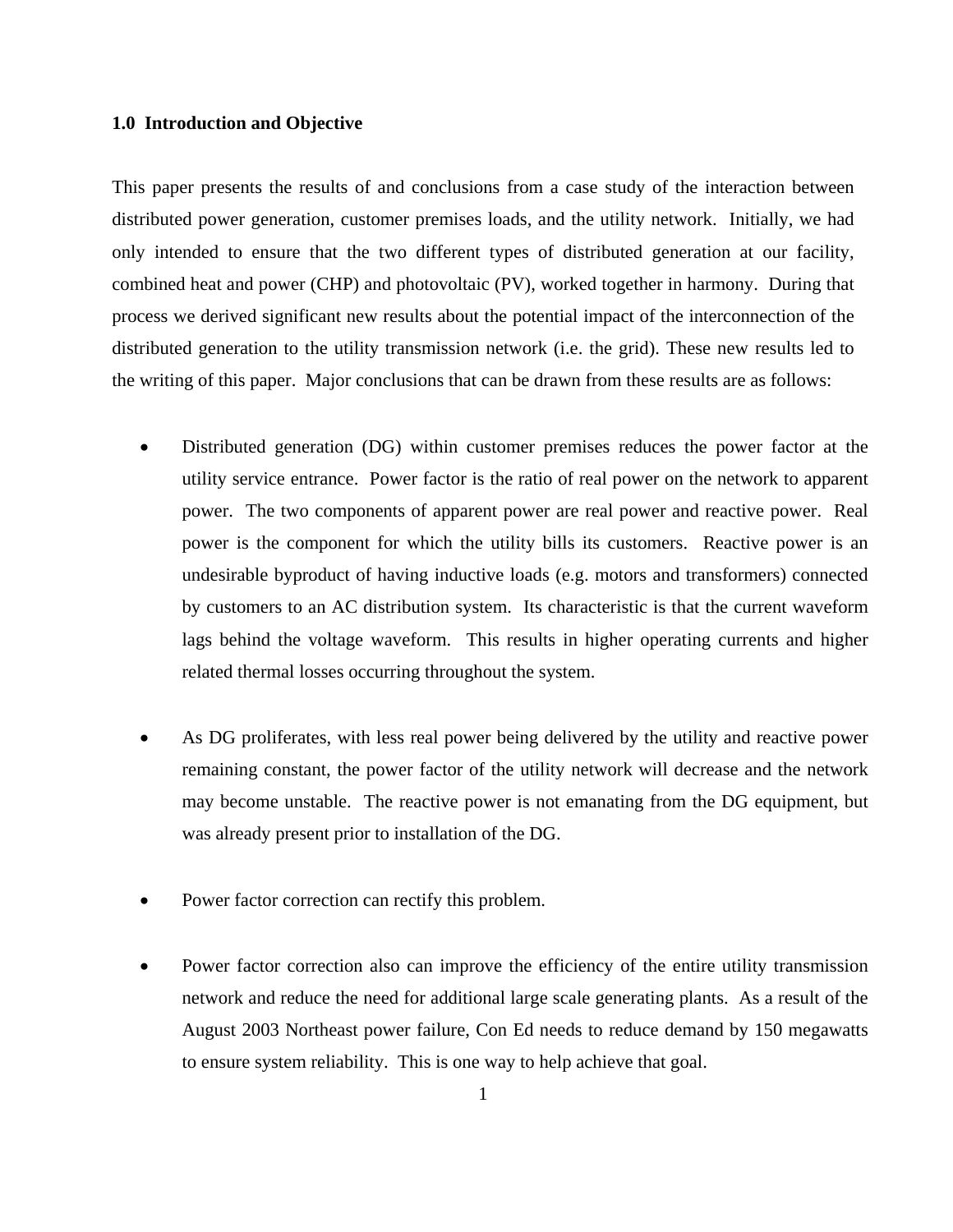In hindsight, these results seem logical. However, we have been unable to find any reference to similar results or any literature that would have hinted at the magnitude of the improvements in power quality that we have seen as a result of power factor analysis and correction.

These improvements are documented graphically here. All of the graphs included are made directly from raw, unedited data that we collected during the operation of our distributed power generation system, with one exception. Some large transients have been eliminated from the graphs in order to keep the scale readable. Twelve such data points were removed from a total of over 25,000 data points collected and displayed on the graphs.

This paper is addressed at two audiences: those with a background in electrical engineering and those without, who have a need to get a better understanding of the ramifications of their decisions regarding power at their facilities or who need to reduce reactive load at their facilities. It may also be of interest to those who set policy for the utility network. In order to make the material clear to the less technically oriented group, some of the development that follows may seem obvious to the technically savvy. However, the author hopes that the correct balance has been struck so that all readers can gain a clear understanding of the interaction between distributed power generation, customer premises loads, and the utility network. Especially, it is hoped that the power industry will become aware of the likely effects of additional DG on the power network and the need to reduce reactive load on the network.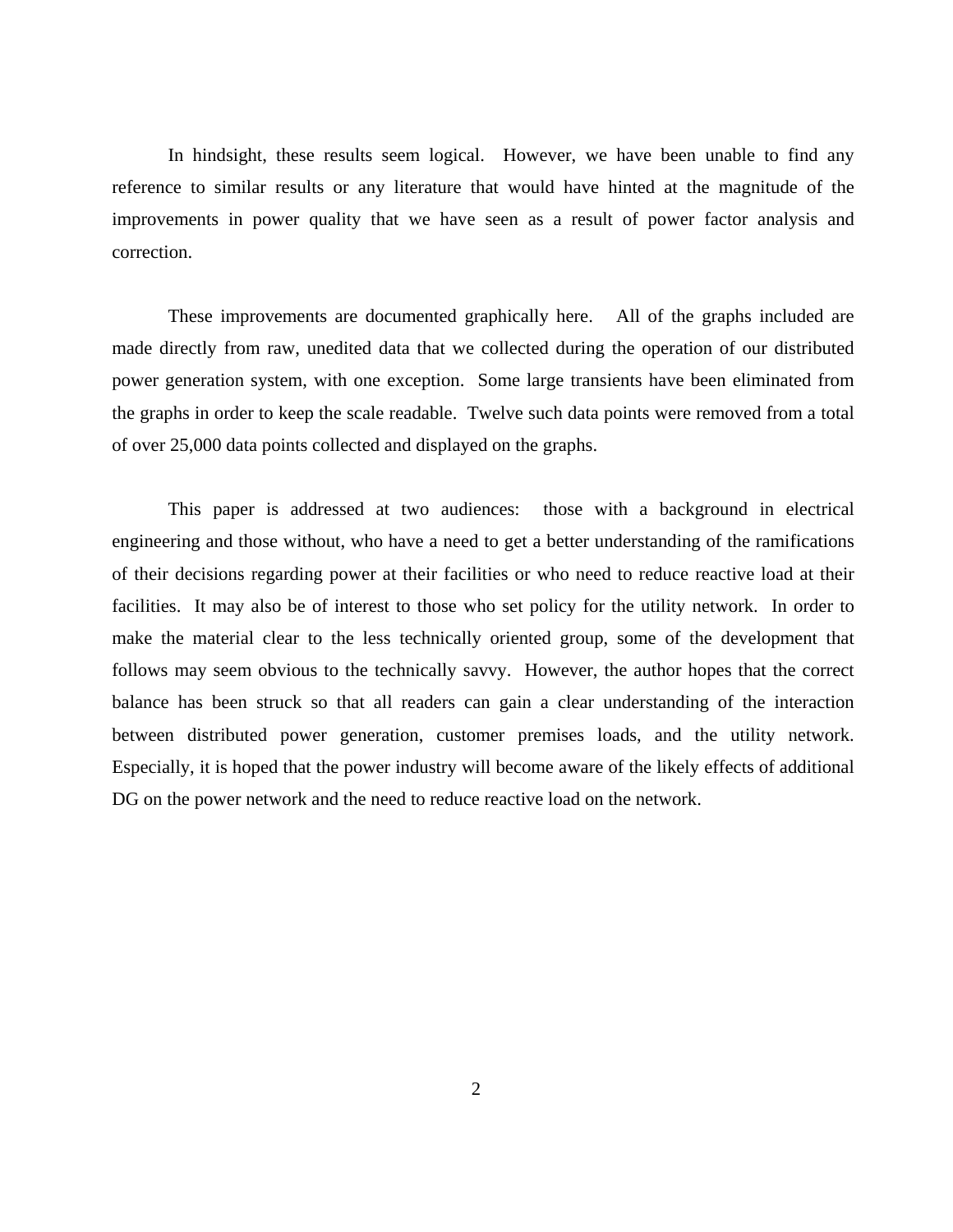#### **2.0 Background**

Allied Converters is a manufacturing company in Westchester County in the New York City Metropolitan Area. It receives its utility service (electric and gas) from Consolidated Edison (Con Ed). In 2003, two 30 Kilowatt (KW) Capstone natural gas micro-turbines were installed as part of a Combined Heat and Power project (CHP) with partial funding from the New York State Energy Research and Development Authority (NYSERDA). A photo of the CHP System appears in Figure 7. During heating and cooling seasons, the CHP System approaches 68% to 70 % energy efficiency. It is capable of operating both connected to the power grid (i.e., in grid connect mode) during normal operation and stand alone during utility blackouts. It will deliver 45 KW at peak plus 240,000 BTU's of heating or cooling per hour that is captured from the waste heat generated while making electricity. In addition, during the summer of 2007, a 50 KW DC rated photovoltaic solar array was installed on the roof, also with partial funding from NYSERDA. Shortly thereafter, a system also was installed to monitor the electrical output of the solar array, the electrical output of the CHP system and the electrical usage from or back-feed to the grid. A photo of the monitor appears in Figure 5. The inverters on the solar array use the frequency reference from the utility grid to operate while the building is connected to the grid. They use the frequency reference from the micro-turbines to operate when the building is in stand alone mode. The solar array will deliver approximately 43 KW AC at peak output from eight inverters. A photo of the solar inverters appears in Figure 6. A photo of the solar array appears in Figure 12.

The CHP system is set up so as to follow the building electrical load, less 7 KW. The solar array will output at its maximum at all times, based on the time of day, cloud cover, and temperature. Both systems use inverters to provide three phase AC power and track frequency and voltage to match those of the external utility grid. (An explanation of three phase power is available on-line at Wikipedia for those that are unfamiliar with the concept. ([http://www.wikipedia.org](http://www.wikipedia.org/)/). Search for "Three Phase Power".) An inverter uses electronic components to create the AC sinusoidal waveform from a DC supply, whereas a generator uses coiled wire passing through a magnetic field to generate the AC waveform that is common on the utility grid.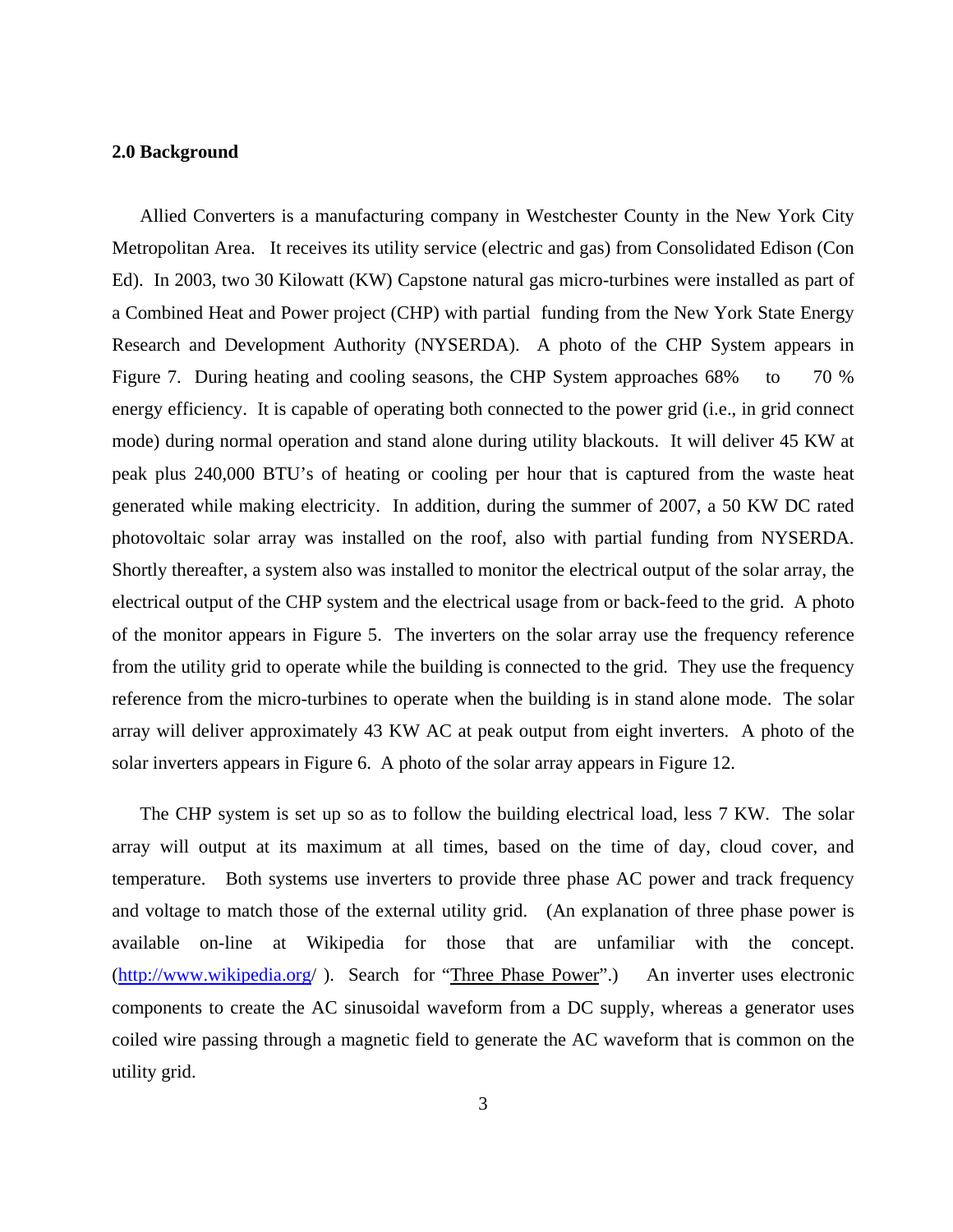The CHP system and solar array at Allied Converters both are working well with the utility grid as measured in terms of this single location, because of its small capacity relative to the entire utility network. However, there are potential problems on the horizon for the network as DG technologies proliferate and deliver a higher percentage of the network's power. With the inevitable arrival of widespread net metering in New York State, alternative energy solutions, many of which are inverter based, will become far more cost effective. While there is certainly a net positive effect from these systems because of the additional efficient power that they provide, there is a downside in that a large number installed under the current installation criteria will eventually affect network stability. This issue must be addressed for locations where these are installed, as well as for the utility grid, in its entirety.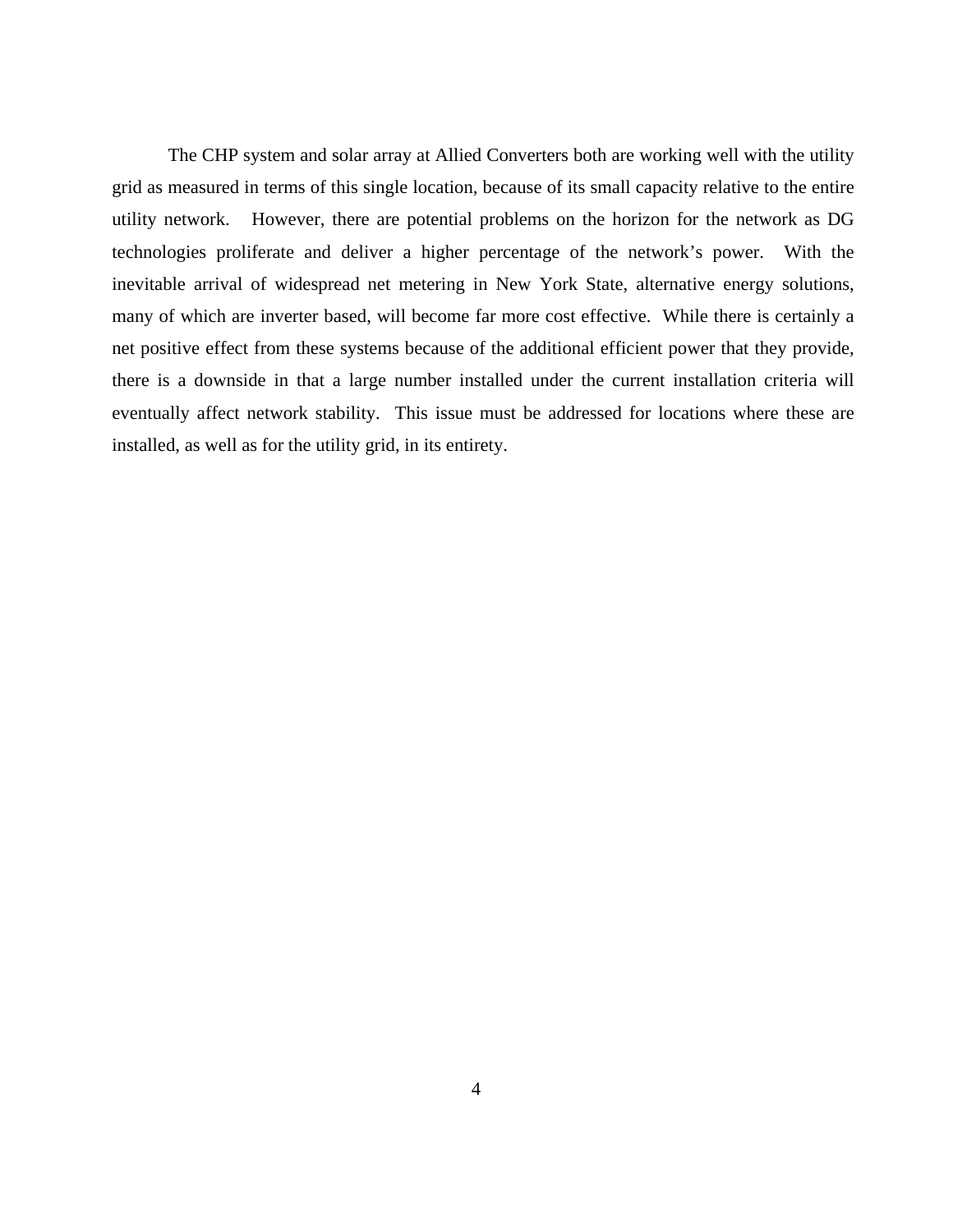#### **3.0 The Problem**

During installation of the solar array at Allied Converters, we were told by the microturbine manufacturer that the electricity generated by the solar array would be likely to cause the turbines to go into an over voltage shutdown. If there is too much available power on a network and not enough available load, the voltage on the system will increase. If it increases above allowable set-points, the turbines will shut down. As a first step towards preventing this we installed a system to monitor the following continuously: voltage, current, frequency, power output, reactive power output, and power factor (PF) for all three power sources at our facility (i.e., the CHP system, the solar array and the utility service). The monitoring system is very robust. It includes RS-232, RS-485, and network communications capability, ADC (Analog to Digital) and DAC (Digital to Analog) capability. It also has full digital input and relay output capability, so that building load control also will be possible at a future date, if necessary. The monitoring system can be accessed, read and controlled from remote locations.

During testing of the entire system it became apparent that while in grid connect mode the solar array and micro-turbines would operate perfectly together with no abnormal behavior or shutdowns of the micro-turbines. They have not been tested together in stand alone mode where the over voltage shutdown is a distinct possibility. However, with load control that scenario can be avoided. In stand alone operation, during a failure of the utility network, voltage increase above allowable system limits can be avoided during periods of high solar output by either (a) increasing the building load (e.g. turning on machinery or air conditioning) or (b) turning off some or all of the inverters on the solar array and reducing its power output. This will keep the buildings voltage from rising to a point that would cause the turbine's safety mechanisms to shut them down. In stand alone mode, if the turbines shut down, the solar array will lose its reference and it will shut down as well. That would result in the failure of the backup power system during a blackout. Photos of the protective equipment appear in Figures 8 and 9. The protective relays monitor the power quality and power levels within our facility and on the utility network. The relays will send signals to the transfer switch and main utility circuit breaker to disconnect the building service from the utility network in the event of a utility power failure.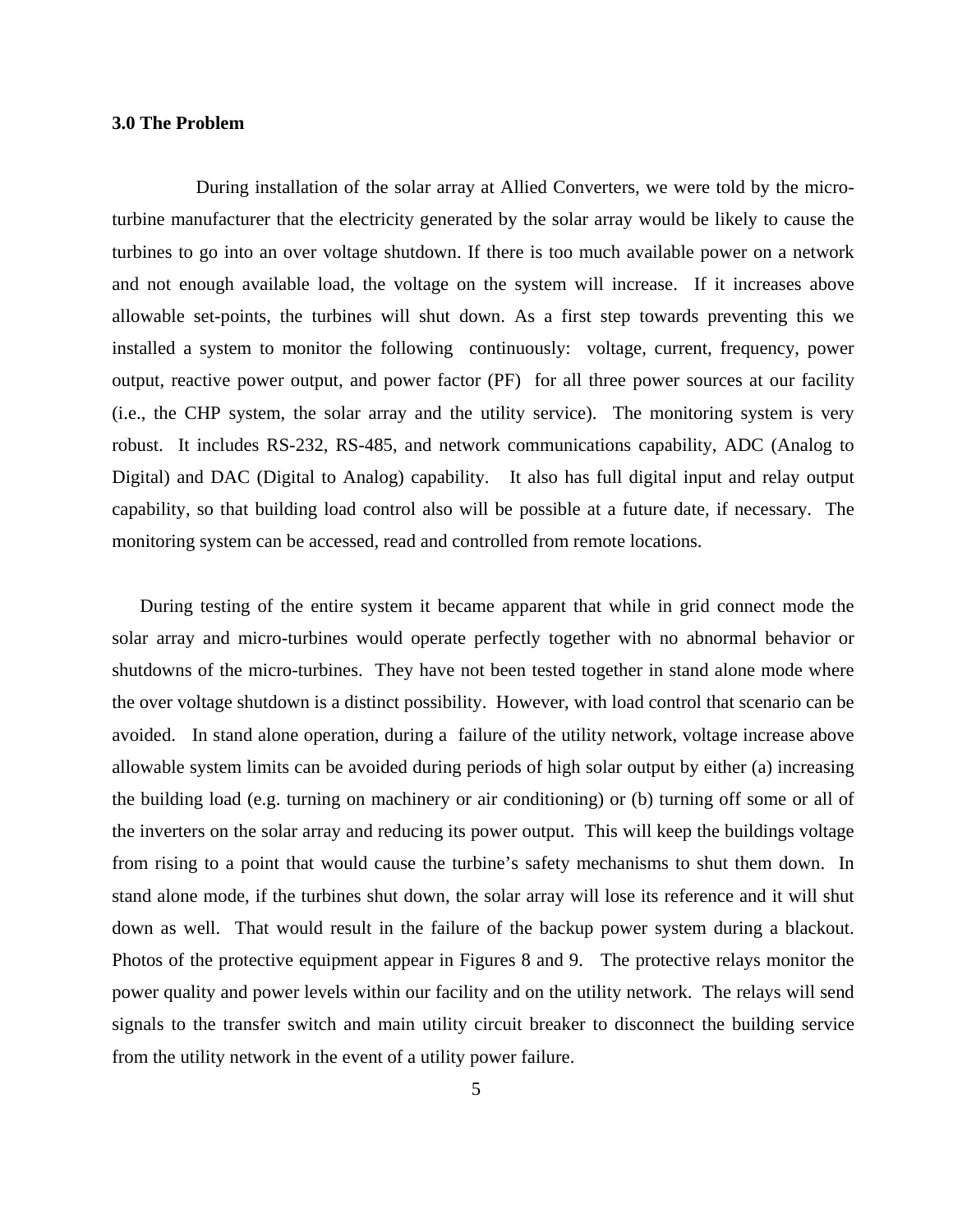While the problem that we were told to anticipate did not materialize, another potential problem did surface. The factory in which these DG systems are located has several machines with three-phase motors that fluctuate between high and low loads. These include screw -driven air compressors and flywheel-based cutting machinery. Motors operating at light loads, such as those mentioned, will tend to have higher reactive power levels and result in a lower power factor (PF). The building power demand is between 60 KW and 80 KW at various times of the day. The resulting reactive load of the entire facility was between 60 KVAR (Kilo volt-amps reactive) and 80 KVAR. The facility PF was between 0.7 and 0.8. (See figure 1. Description of Power Factor and Reactive Power).

A power factor of 1.0 is the ideal. In that scenario, there is only real power present on the electrical network. As mentioned in the introduction, when reactive power is present, the currents increase in the wiring and in the devices operating on the network. This is undesirable because power dissipation is proportional to the square of the current (I). If the current doubles, power losses within the system increase by a factor of four. Conversely, a current reduction of only 30% will result in a 51 % drop in power losses within the distribution system because  $0.7^2$  =0.49. With little or no reactive power present, the system will operate with little or no heating losses due to excess current.

The power factor of 0.7 that we found at our location, while less than ideal, is not catastrophic for a facility such as ours. However, a problem arises when one takes into consideration the interactions of the local CHP system and solar array with the external electrical network.. Those two sources, together, are designed to produce voltage and current waveforms that precisely follow those of the voltage on the external utility grid and they do so extremely well. The CHP system operates with a power factor of over 0.98 continuously, while the solar array operates with a PF= 0.97 at power outputs above 5 KW and with a PF= 0.98 at power outputs above 7.6 KW. That results in the utility delivering an average of 7 KW when the solar arrays are generating over 10 KW AC. The utility will deliver 17 to 20 KW when the solar arrays are not operating.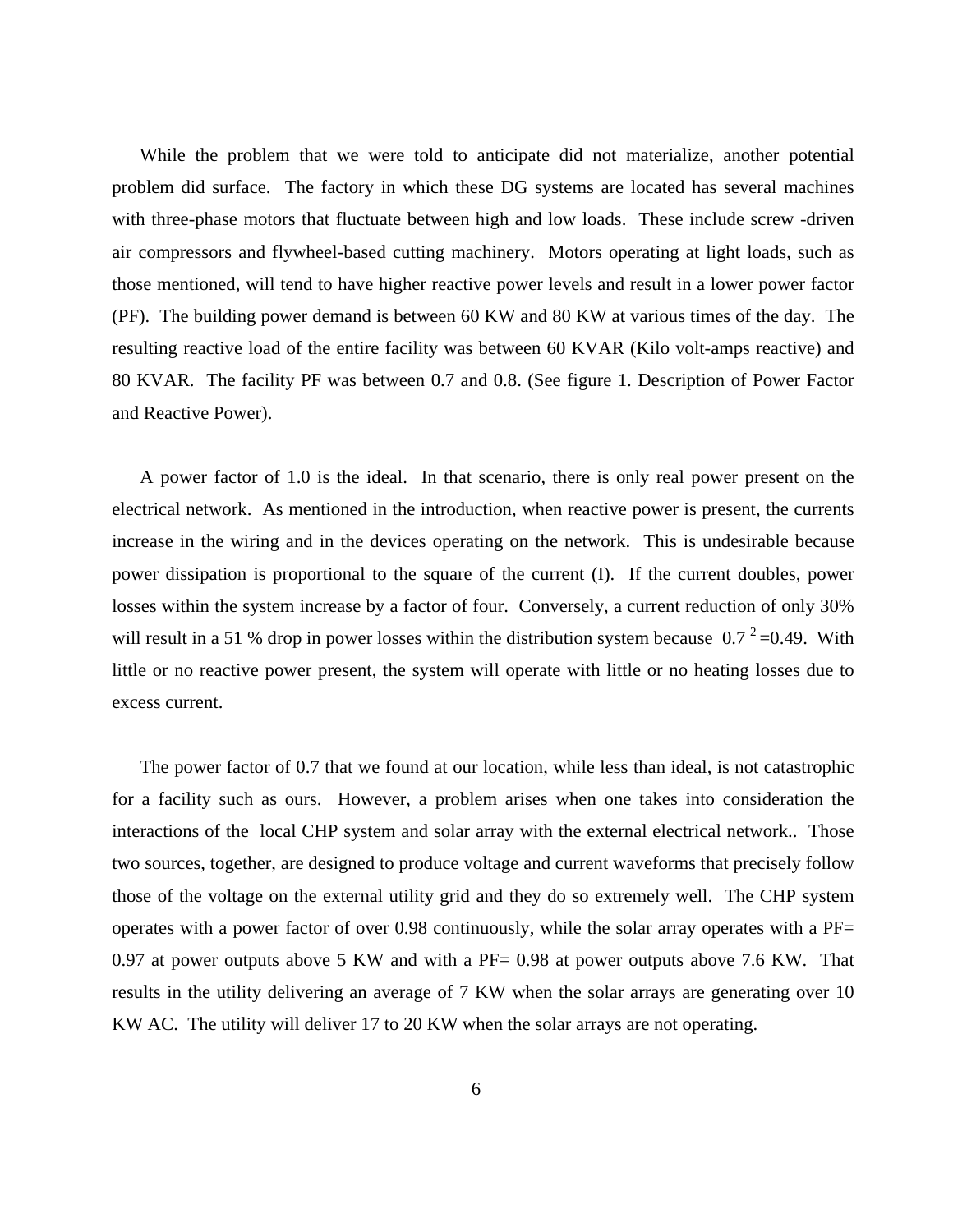Because of the high PF of both of the alternative energy sources while they are operating, the utility was delivering all of the reactive power (KVAR's). This resulted in the utility power factor seen at the building service entrance dropping to between PF=0.1 to PF=0.2. Grid currents of 117 amperes to 120 amperes per phase were measured at the utility service entrance for a building load of only 7 KW. For a comparison, our facility drawing 7 KW with a PF=1.0 would draw only 19 amperes from the grid while our total building current draw with a demand of 65 KW and a  $PF=1.0$  would be 174 amperes per phase. While a  $PF=0.1$  is not a problem if it is isolated to one facility at 7 KW existing on the 12.5 gigawatt Con Ed grid, as these technologies proliferate to many locations, we can expect a drop in the power factor for the entire grid power network and particularly on the local networks near the DG installations. This has the potential to cause instabilities in the electrical transmission network.

There are two factors compounding this problem in the New York metropolitan area. The first is the resistance among citizens to building facilities within the metropolitan area that will add electrical generation capacity. No one wants a generating plant in their vicinity. This has resulted in much of the power being provided from outside of the area. Reactive power is not easily transmitted over long distances because of the additional power losses caused by the higher currents associated with it. These manifest as  $I^2R$  (i.e. power dissipation) losses in the cables and transformers in the transmission system and result in additional heat being generated throughout the system. This reduces the efficiency of the entire transmission network.

The second part of the problem has been caused by deregulation. As independent power producers are only paid for KW (real power) delivered and not KVAR (reactive power), they have no incentive to generate the KVAR necessary to operate the inductive loads located throughout the system. These loads include all motors and all transformer based lighting (e.g., fluorescent and metal halide). Because an enormous amount of system load during peak periods is from air conditioning, much of which is powered by electric motors, the potential increase in the ratio of reactive power (KVAR) to KW is of great concern.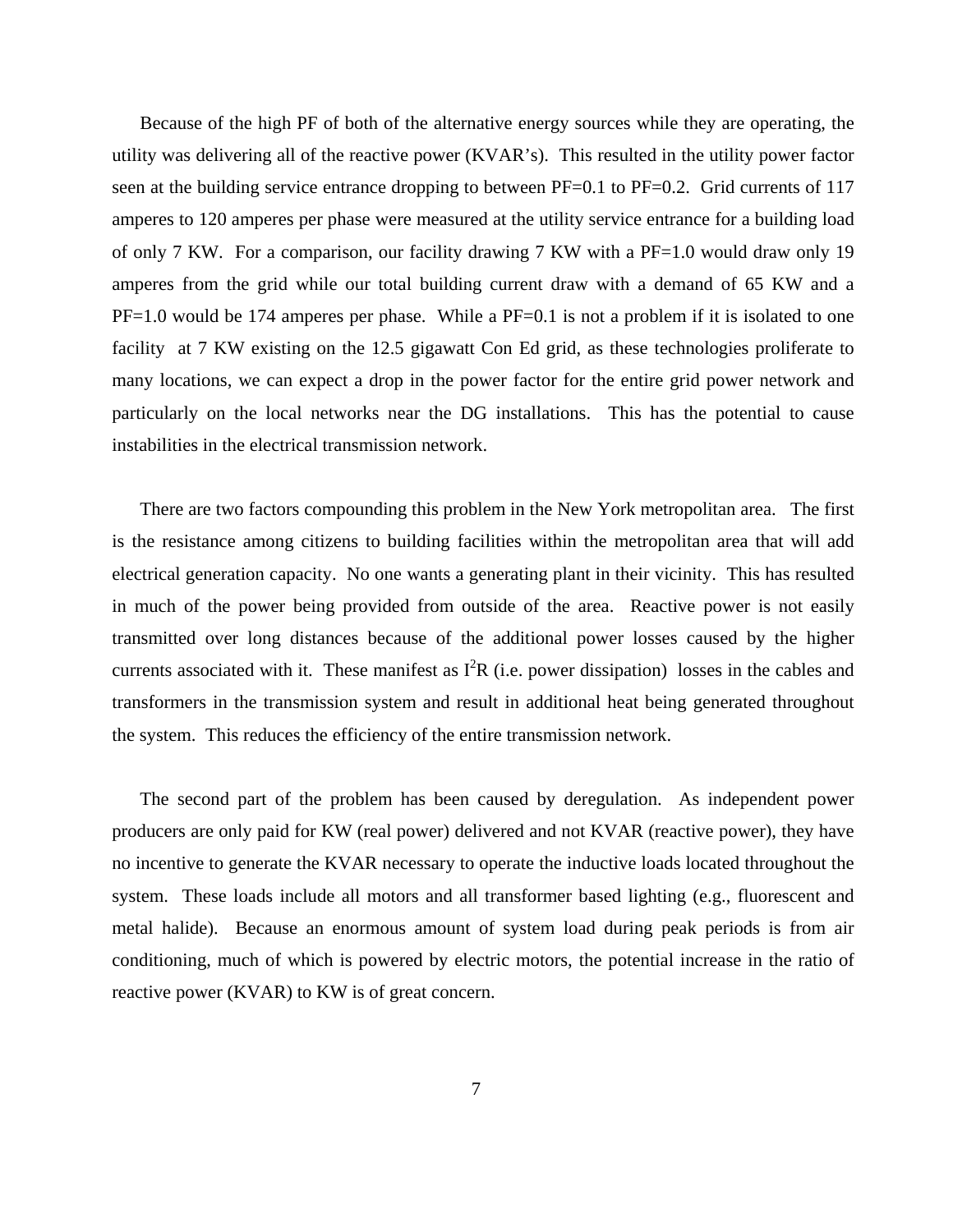#### **4.0 The Solution**

When we realized that we had a grid power factor problem at our facility, we undertook a program to reduce the reactive power load locally. To accomplish this, power factor correction capacitors were installed on all of the machinery deemed to be the primary sources of reactive load. These capacitors were installed on the load side of the starters and will function only when the machinery is operating. As mentioned earlier, motors and transformers (which are termed "inductors") are current storage devices and cause the current waveform to lag behind the voltage waveform. Capacitors do just the opposite. They are voltage storage devices and will cause the current waveform to lead the voltage waveform. They improve power factor by providing a leading power factor to counteract or compensate for the lagging power factor caused by the inductive motor and transformer loads. The amount of those opposite types of reactive power are subtracted from one another, and if they are balanced, all that will remain is the real power to yield a perfect power factor of 1.0 (See Figure 1). Of course, building loads vary, power levels and reactive power levels also change, making it nearly impossible to exactly balance out or counteract all of the reactive power. Thus, a power factor above 0.95 is usually the target for most power factor correction systems.

As an illustration of how this works in practice, the graph in Figure 2 shows the building power levels on December 11, 2007 prior to the installation of correction, while the graph in Figure 3 shows the improvement during and after correction. In both graphs, total building power is in light blue, solar power is in dark blue, utility grid power is in red and CHP power is in yellow. Utility reactive power is in purple. CHP and solar reactive power was too low to measure but were calculated from the power factor of 0.98 to be 1 KVAR at over 45 KW of power output.

After installation of these power factor correction devices, the building PF was raised from PF=0.7 to PF=0.9, the grid PF was raised from PF=0.1 to PF=0.5 and the average per phase grid current was reduced to approximately 45 amperes at a 10 KW grid demand. This was a decrease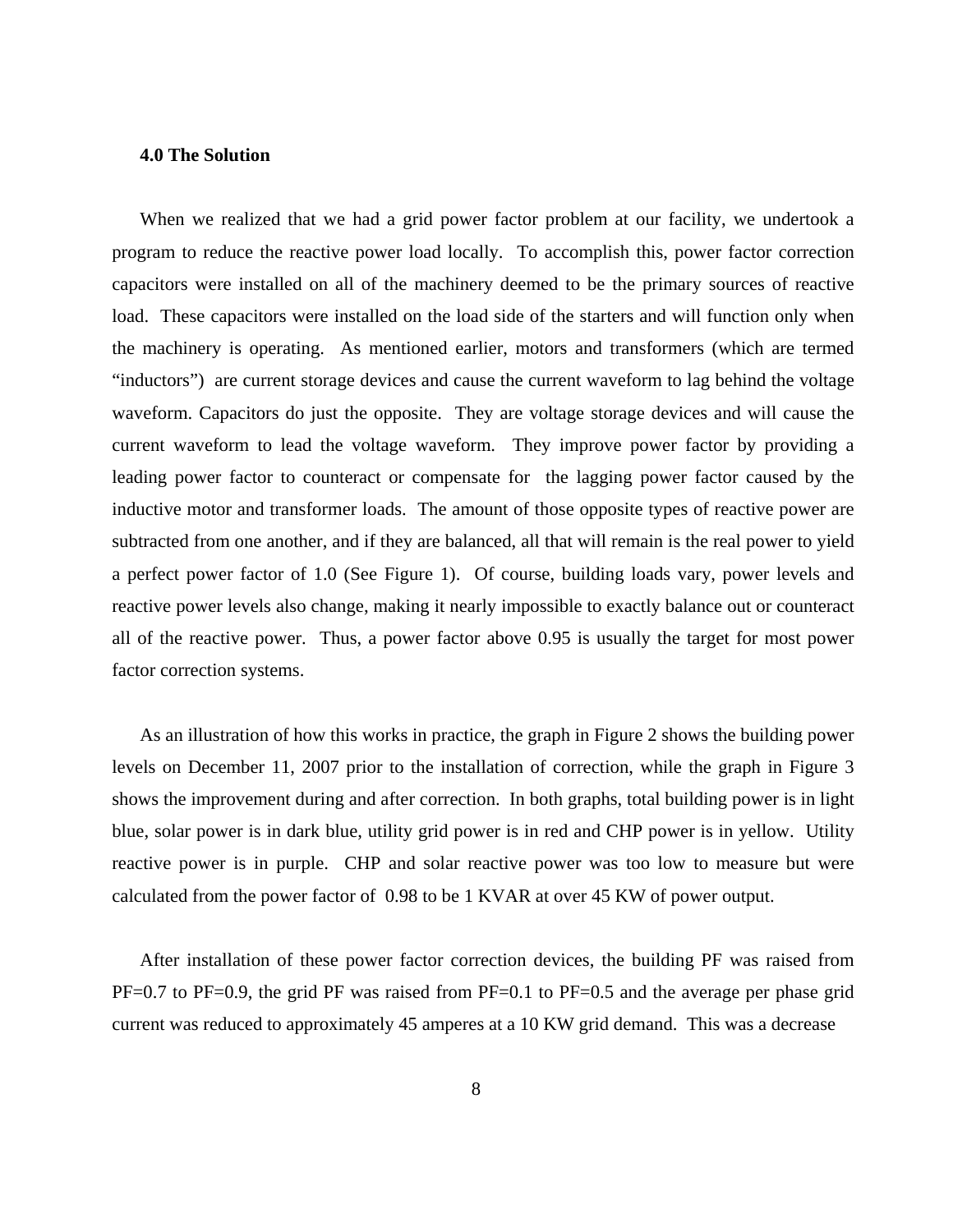of approximately 75 amperes (63%) and resulted from the reduction of grid KVARS from 50 KVAR to 70 KVAR prior to correction down to 25 KVAR to 30KVAR after correction. The graph in Figure 3 shows the building power levels during the installation of the power factor correction from December 11, 2007 through December 17, 2007. The initial installation of power factor correction occurred on December 13 and December 14. It was completed on Monday, December 17. The utility reactive power KVAR (purple) can be seen to decrease greatly during this process.

The remainder of the reactive load was variable and from several sources. To correct this, it was necessary to use the power monitor to connect and disconnect additional capacitors, as needed, in response to the varying reactive load. This system of capacitors was connected on the local factory electrical system near the utility service entrance. A four step correction was used with a maximum capacity of 45 KVAR. After implementing this, the average lagging (inductive) power factor was reduced to between 10 KVARS and 15 KVARS. The resulting building power factor is between PF=0.96 and PF=0.99. The average grid current is now down to approximately 40 amperes per phase at a 10 KW grid demand. The graph in Figure 4 shows the building power levels on January 24, 2008 after the final correction. KVAR levels are further reduced. Some of the higher KVAR levels seen in Figure 4 are actually leading the external network as we were adding capacitance manually to see the net effect. The lagging reactive power levels were in the 10 KVAR to 15 KVAR range.

As a result of the power factor correction, we have reduced our utility grid currents by 75% (120 amperes reduced to 40 amperes) and our overall building current has been reduced from 240 amperes to 160 amperes, a 33% reduction. (See Figure 4) The grid power factor has been raised to between PF= 0.55 and PF=0.7 with the solar arrays and CHP system operating. Harmonic distortion at the utility interface with the power factor correction implemented was 2.5%, as measured by Con Ed. The entire cost of the capacitor correction system was less than \$ 7000, including the controller.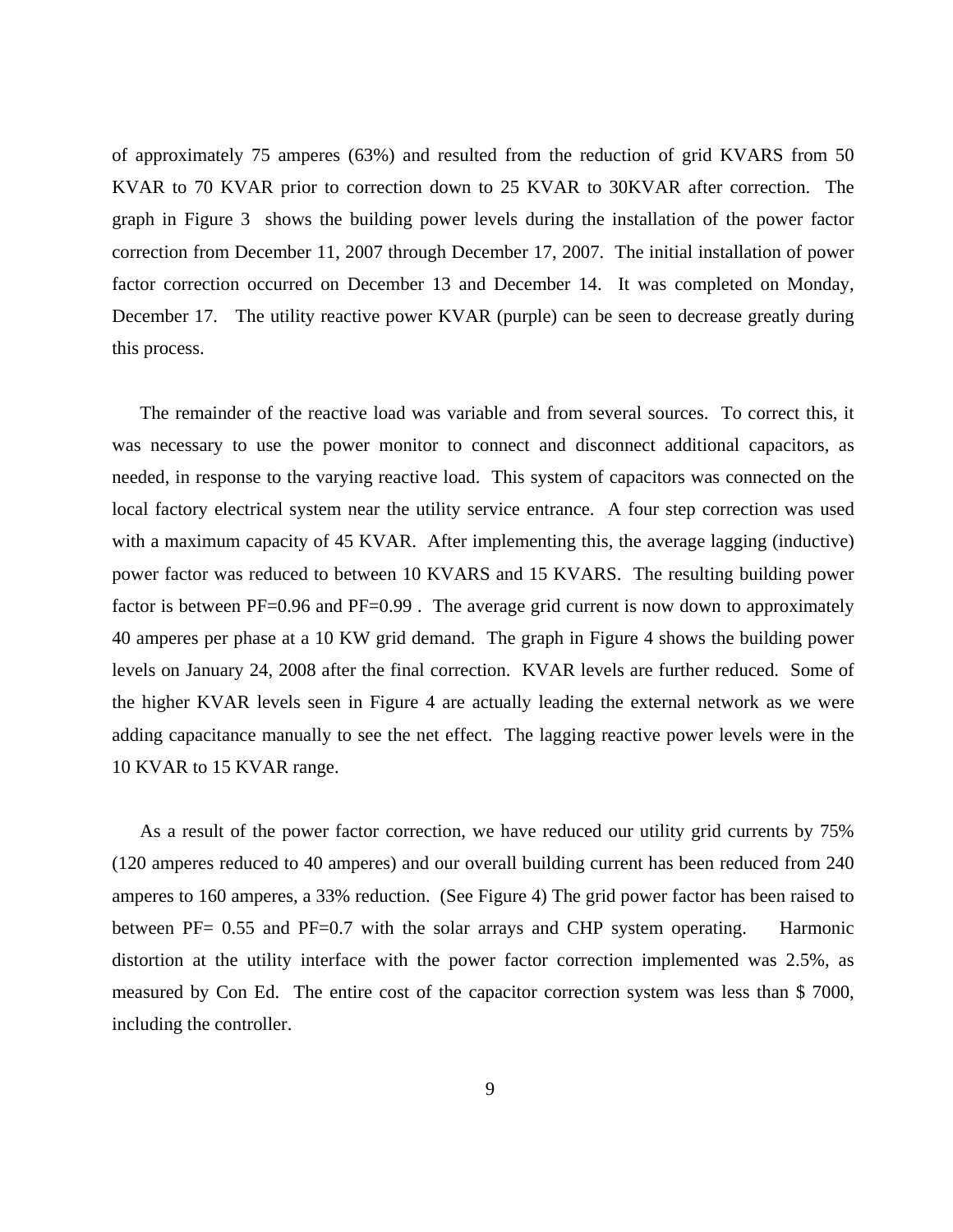### **5.0 The Bigger Picture**

Having seen the success of power factor correction within our facility, we have considered the benefit of similar measures for the overall utility grid. With the proliferation of electronic devices and air conditioning, power demand has increased to a point where the utility managed power network is operating near its limits during the summer months. However, widespread use of power factor correction within the Con Ed service area could increase the efficiency of the system greatly, as well as reduce system demand and help to alleviate the need for additional large generating plants.

Because power is proportional to current squared, a 6% reduction in grid current achieved by power factor correction would result in approximately a 12% reduction in transmission losses caused by the heating of cables and transformers ( $I^2R$  losses). Since approximately 8% of all the power generated is lost in transmission, a 12 % reduction in transmission losses would recover nearly 1 % of all the power generated. In Con Ed's 12.5 gigawatt transmission system, that amounts to a savings of almost 125 Megawatts. It might even recover more if losses in the customer facilities after the meter are also taken into account. Correction at each premise load instead of at the service entrance would increase the savings because losses within customer premises also would be reduced. Correction at the service entrance only would reduce the transmission losses.

Table 1 documents the amount of power factor correction needed on a 12.5 gigawatt grid at different power factor levels. Each of the four steps of correction has a different cost and a different payback period. As the grid gets more efficient, the additional correction becomes more expensive, which correlates to what we experienced, on a smaller scale, in our project. The table does not include additional efficiencies that might be gained within the customer premises. It only considers transmission losses. In Table 1, it can be seen achieving a transmission power factor of PF=0.9 from a PF=0.8 on a 12.5 gigawatt grid will reduce the amount of VAR's on the grid by 1.628 gigavar. (Reactive Power Difference). All figures below that row show the associated energy savings from that amount of reactive power reduction and the costs of achieving it through power factor correction versus power plant construction. The energy savings and the  $CO<sub>2</sub>$  savings are also calculated.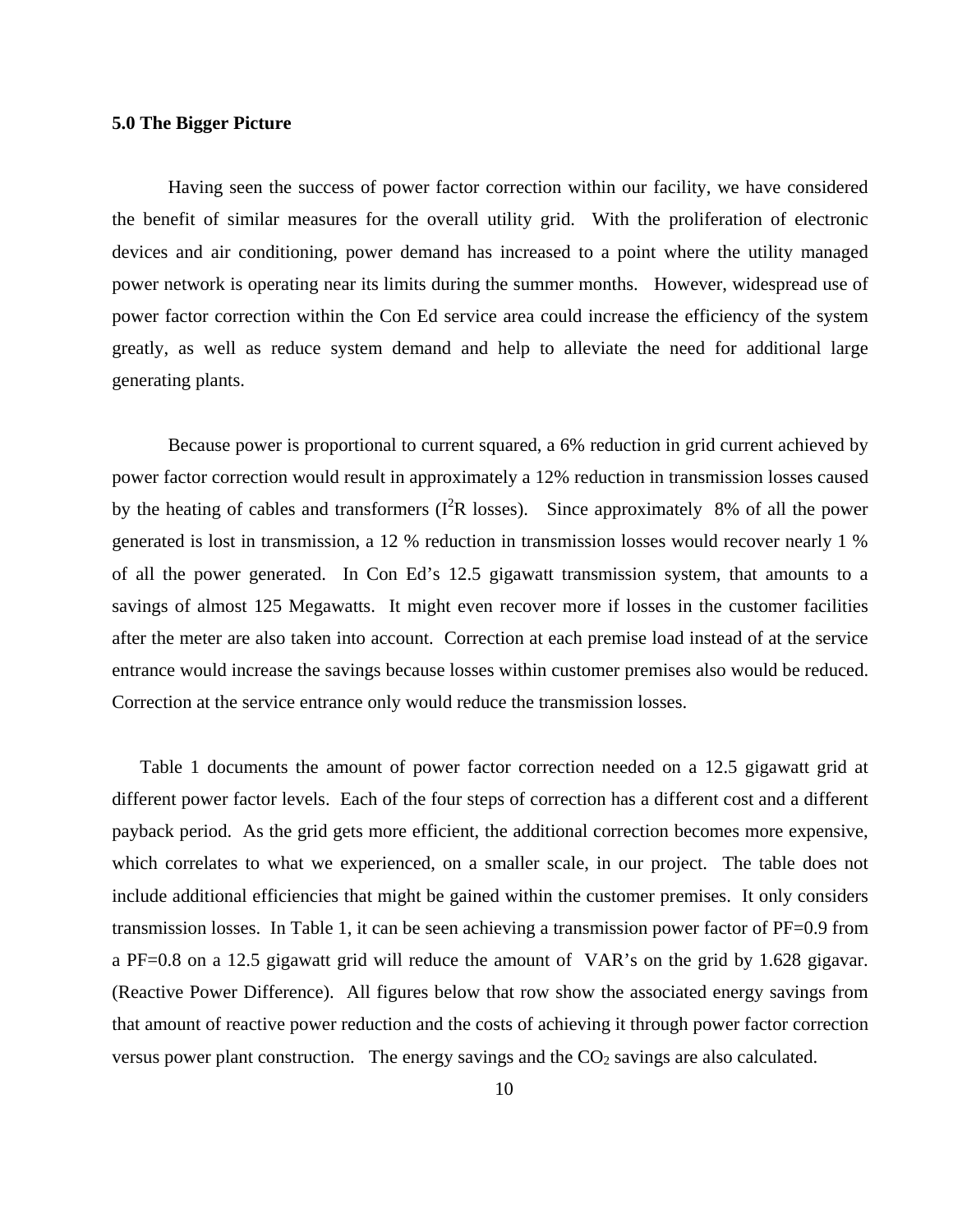It would cost Con Ed \$ 150 million at \$ 1200/kilowatt to construct one large generating plant, the capacity equivalent to the 125 megawatts that is likely to be recovered by power factor correction. To construct smaller, distributed power plants in the New York Metropolitan area would have an even higher cost per kilowatt. To achieve the optimal performance, such a generating capacity would have to be located within the five boroughs of New York City or in Westchester County. However, this would require the use of some of the nation's most expensive real estate. It would also be very likely to gain certain opposition from local groups near whatever site was chosen. To achieve the equivalent current reduction using power factor correction is estimated to cost approximately \$ 330 million (\$ 100/KVAR). This is 220% more than a new power plant. However, once power factor correction is installed it does not require fuel.

The same 125 megawatts of delivered power one might save with power factor correction would require over 312 megawatts of fuel, assuming a power generation efficiency of 40%. This is slightly more efficient than many of the system's present power plants. That is especially true if one considers the power plants that are used to offset peak loads during the summer months. The general efficiency range is 34% to 38% for a natural gas fired electric generating plant. The 312 megawatts of fuel needed equates to over 900,000 cubic feet of natural gas per hour. With natural gas at a cost of \$7.80 per 1000 cubic feet (1 therm=96.7 cubic feet), the savings in fuel amounts to \$64.5 million annually. The extra \$ 160 million needed for power factor correction could be saved in fuel costs alone within less than three years. The entire \$ 315 million investment could be offset by reduced energy costs within five years.

 That doesn't include savings on the maintenance of the transmission system that will be likely to result from reduced thermal degradation. For example, it was heating of cables that caused the much publicized blackout in Queens in 2006. In general, introducing power factor correction and thereby reducing reactive power levels would improve Con Ed's service, in addition to saving energy and money.

The cited above figures are conservative and estimates are based on installing correction at the service entrance, which will have its primary effect on the transmission network only. Correction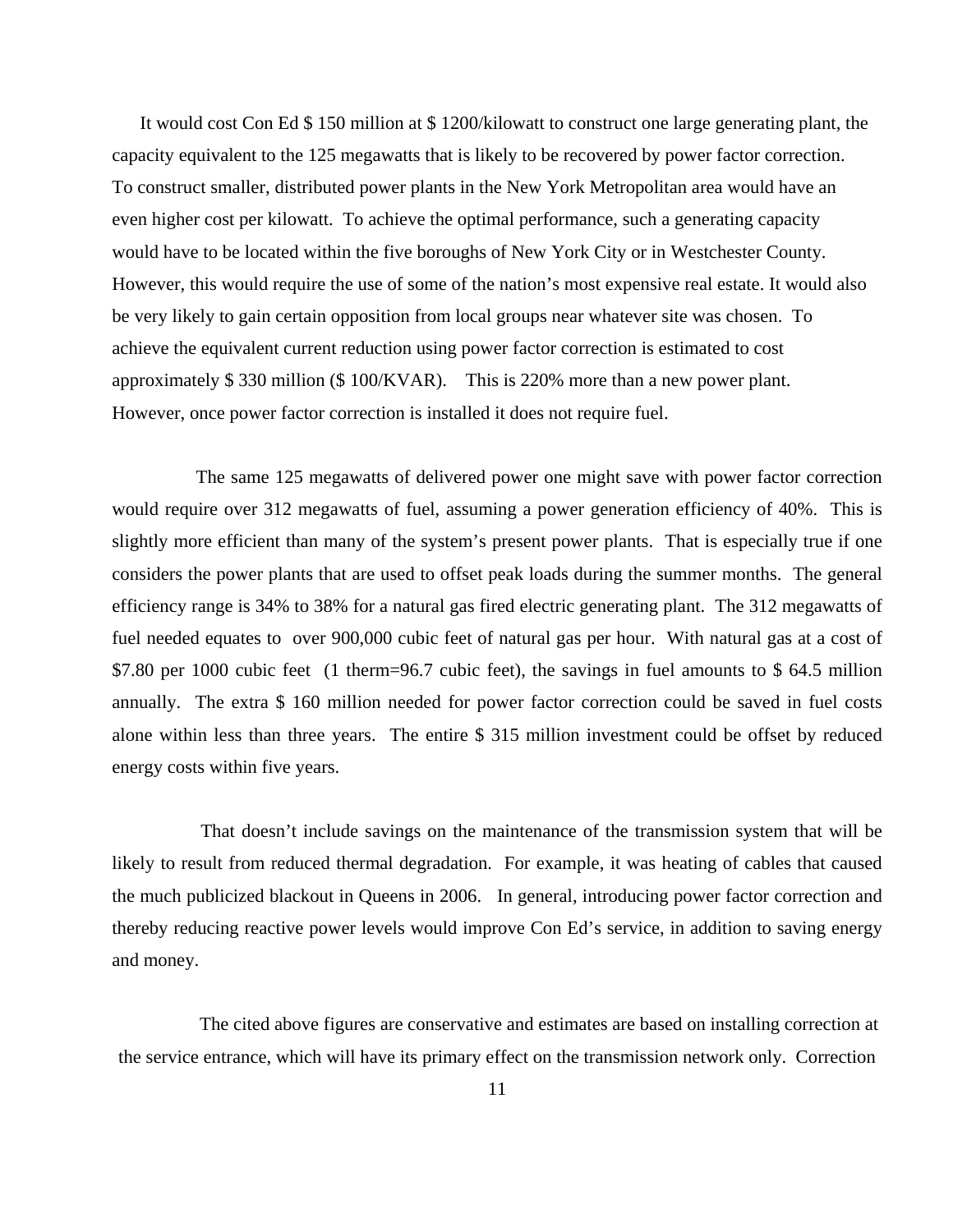at the actual load (motor or transformer) provides a greater benefit to both the utility and the customer than does correction at the service entrance (utility meter). If power factor correction is done properly at the large commercial installations that are the largest users of reactive power, the savings will increase. In that case, more than the transmission system will be positively affected by the reduced reactive power levels. The customer's premises also will have a decrease in reactive power that will result in less heat being generated in the wires and equipment in their facility. That would result in a lower utility bill for the customer and reduced maintenance as a result of less wear and tear on the customer's electrical equipment.

It is generally accepted by engineers in this field that power factor correction can reduce electrical consumption, and the corresponding utility bill by approximately 2% to 4%. There is evidence of this in Graph  $#2$ . If the data to the far right on Monday, December  $17<sup>th</sup>$  (after power factor correction), is compared with the data from December  $11<sup>th</sup>$  and December  $12<sup>th</sup>$  to the left of the graph (before power factor correction), it can be seen that the value of the light blue data points has decreased. The light blue data points represent total building real power consumption. 3% to 4% of 60 Kilowatts is in the range of 2 kilowatts which is approximately the amount of decrease on the light blue data points. If the 2% to 4% reduction is extrapolated over a 12.5 gigawatt transmission network, the savings could be an additional 250 megawatts to 500 megawatts beyond the 125 megawatts mentioned earlier, and documented in Table 1. This would require an analysis of larger commercial facilities to accurately correct their power factor at their loads.

Table 2 shows the effect of increasing the power factor during the summer months. It is at this time that the power factor on many areas of the network can drop to PF=0.7 due to the very heavy load applied to the grid by air conditioning. Most of this correction would have to be applied at the air conditioning loads. The per unit cost of correction is higher because the equipment is only used four months per year. However, this is the time of year that most transmission equipment failures and power failures occur. As a result, the actual savings to the system will be much higher than just the energy savings. There will be substantial savings on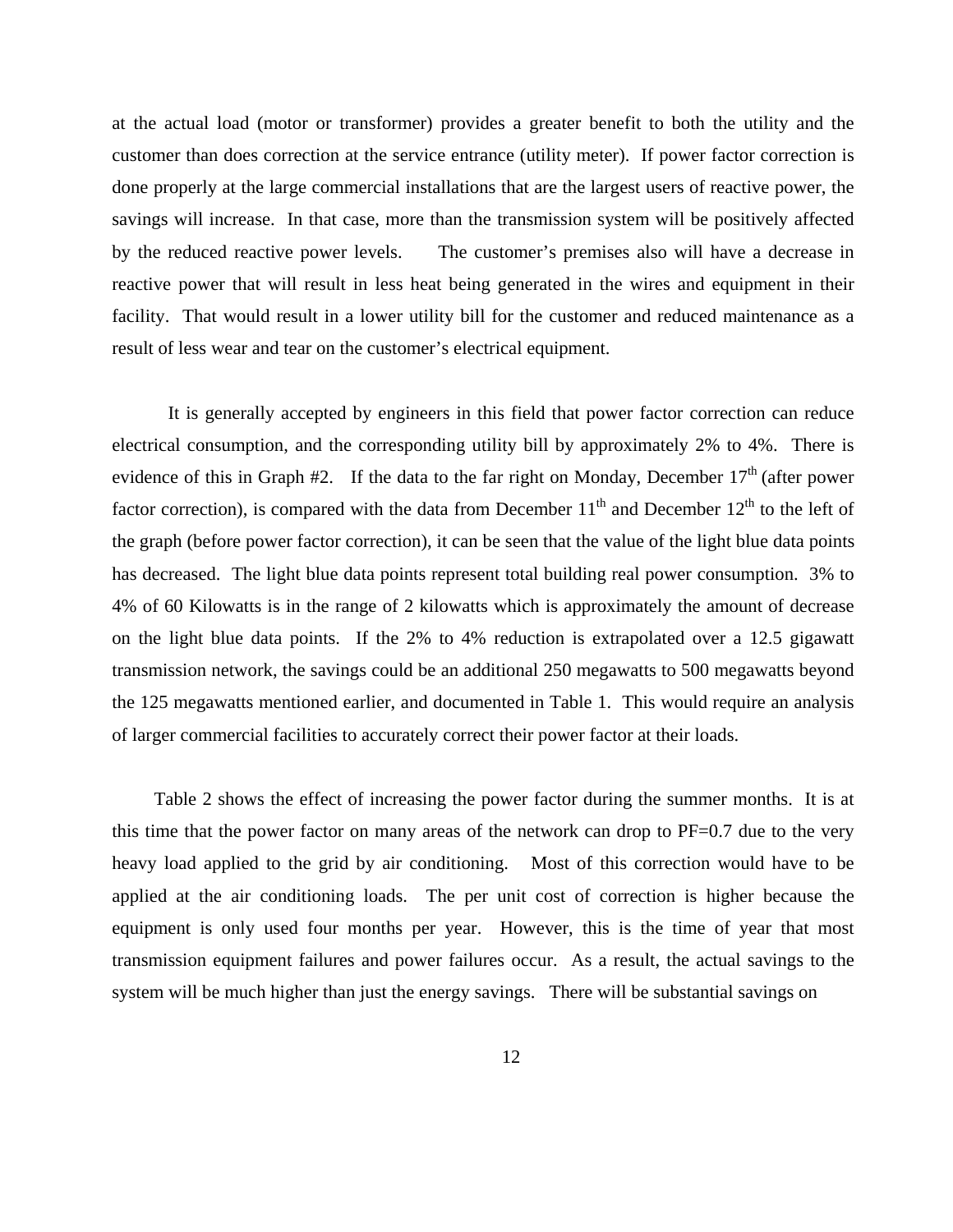maintenance of the network. The utility will also be able to decommission its "peak power" plants. Those are the plants that are only used during periods of peak demand. They are the least efficient. Also, as a result of not being used continuously, they have a much higher per unit cost of operation.

In addition, an equitable system of charging for VARS must be implemented so that their true cost to the utility network is applied to those users that have the most demanding loads. That would provide customers with a financial incentive to correct the problem within their facilities.

To reduce the cost of installation across the entire network, one possibility could be a KVAR charge for those customers with a lagging power factor and a KVAR credit for those with a leading power factor. This would have to be regulated by the utility by area so that no section of the network had too much of a leading power factor. That would cause as many thermal losses and inefficiencies as a lagging power factor would cause. A fixed amount of capacitance at a service entrance would eliminate the need for many expensive controllers and a customer would not be penalized for having a *slightly* leading power factor. They actually could install a minimally higher correction than what they need and that would help to compensate for any nearby neighbors that did not perform any correction, reducing implementation costs across the grid. With existing technology, it is possible to install the power factor correction so that it could be controlled remotely by Con Ed, similar to some of the newer thermostats, so that the power factor could be adjusted from a central location if a portion of the network was operating outside of the ideal range.

Furthermore, requirements for equipment connected to the network must be modified so that new equipment that will be installed in the future will have the power factor correction built in. That would make installation simpler, guarantee the most efficient operation of the equipment on the network, and also ensure the largest reactive power savings. While such requirements would increase the cost of the equipment slightly, it would lower the cost of installing the power factor correction, averaged across the entire network. It would also enhance greatly the efficiency of the equipment and make the utility network operate more efficiently, as well.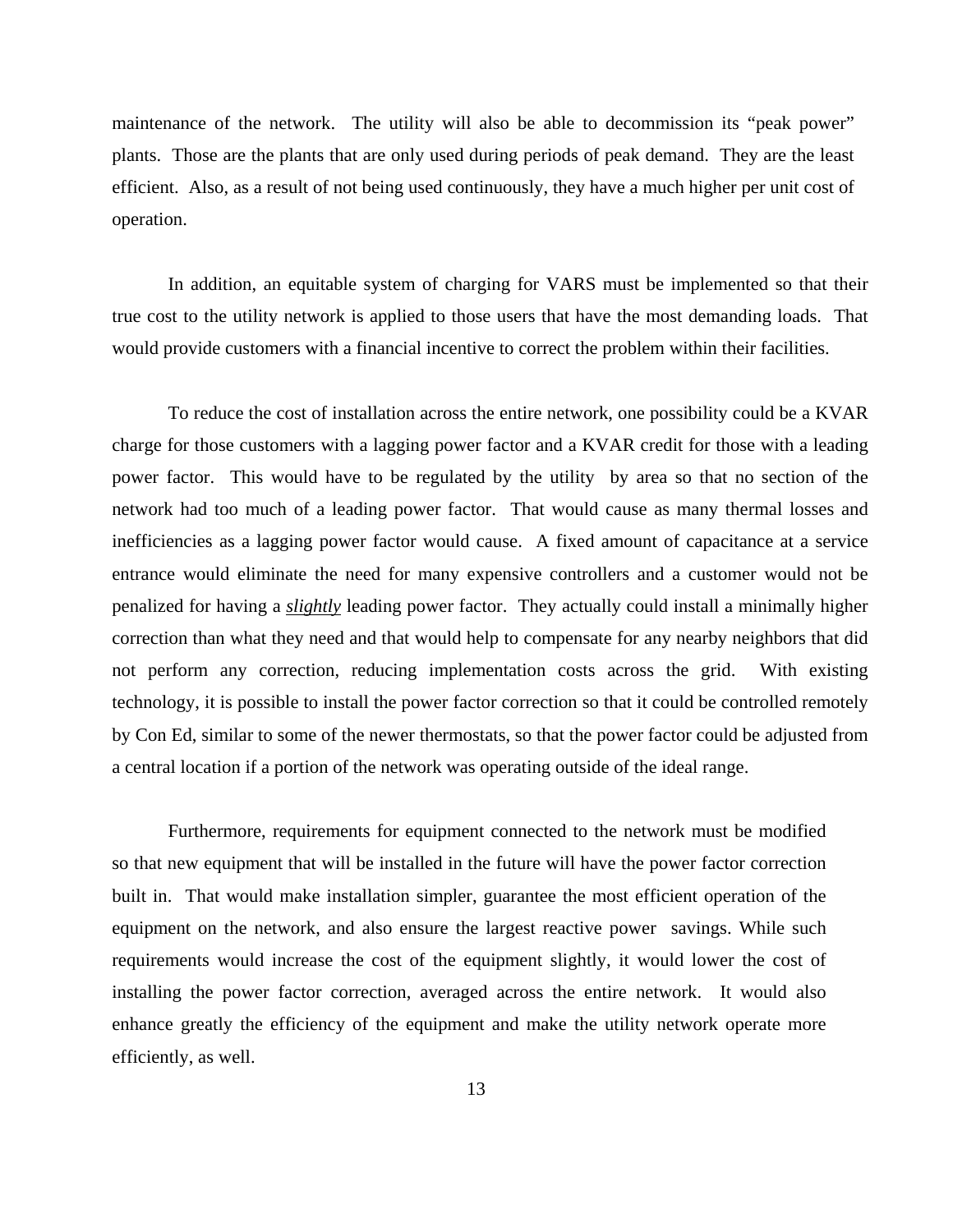To put this in perspective, a machine in our facility that would cost nearly \$80,000 when new, only needed \$450 dollars worth of power factor correction. That would increase the cost of the equipment by only one-half of one percent. It would not be an onerous charge put on the commercial entities that needed new equipment. The additional cost also would be recovered in the form of reduced utility bills.

To avoid unfairly penalizing facilities that have distributed generation on site, the facility power factor would have to be used as the reference, not the utility meter power factor. As seen in Figure 1, a low reactive power at a low power demand can still result in what would normally be considered a poor power factor, even while the actual amount of KVARS is quite low. The normal PF=0.85 or PF=0.9 rule for charging for KVARS would not work for those sites. Efficient DG is an important part of the solution to our energy problems, thus regulators should be careful not to create an environment that discourages their implementation and operation.

We also have installed a similar monitoring system in a residence. Based on this experience, we estimate that the average home could be corrected with 1 KVAR or 2 KVAR of capacitance without doing an elaborate analysis of each home individually. This capacitance would offset the effects of reactive power resulting from the presence of refrigeration and air conditioning and would cost a few hundred dollars per home. Homes with larger refrigeration loads and larger air conditioning loads would need additional correction, primarily at the air conditioner power connection.

For example, a 5 ton air conditioning unit could require as much as 3 KVAR to 5 KVAR of correction. If this was installed when the unit was installed, it would have no negative effect on system power factor and would operate more efficiently. The same thermostat signal that started the compressor could close a contact that would implement the correction. Correction of air conditioning reactive loads is especially critical, because these apply their maximum demand when the utility distribution network is under the greatest stress. Based on discussions of this situation with knowledgeable field technicians that specialize in electrical testing, the power factor on portions of the transmission network can drop to as low as PF=0.7 to PF=0.75 on hot, humid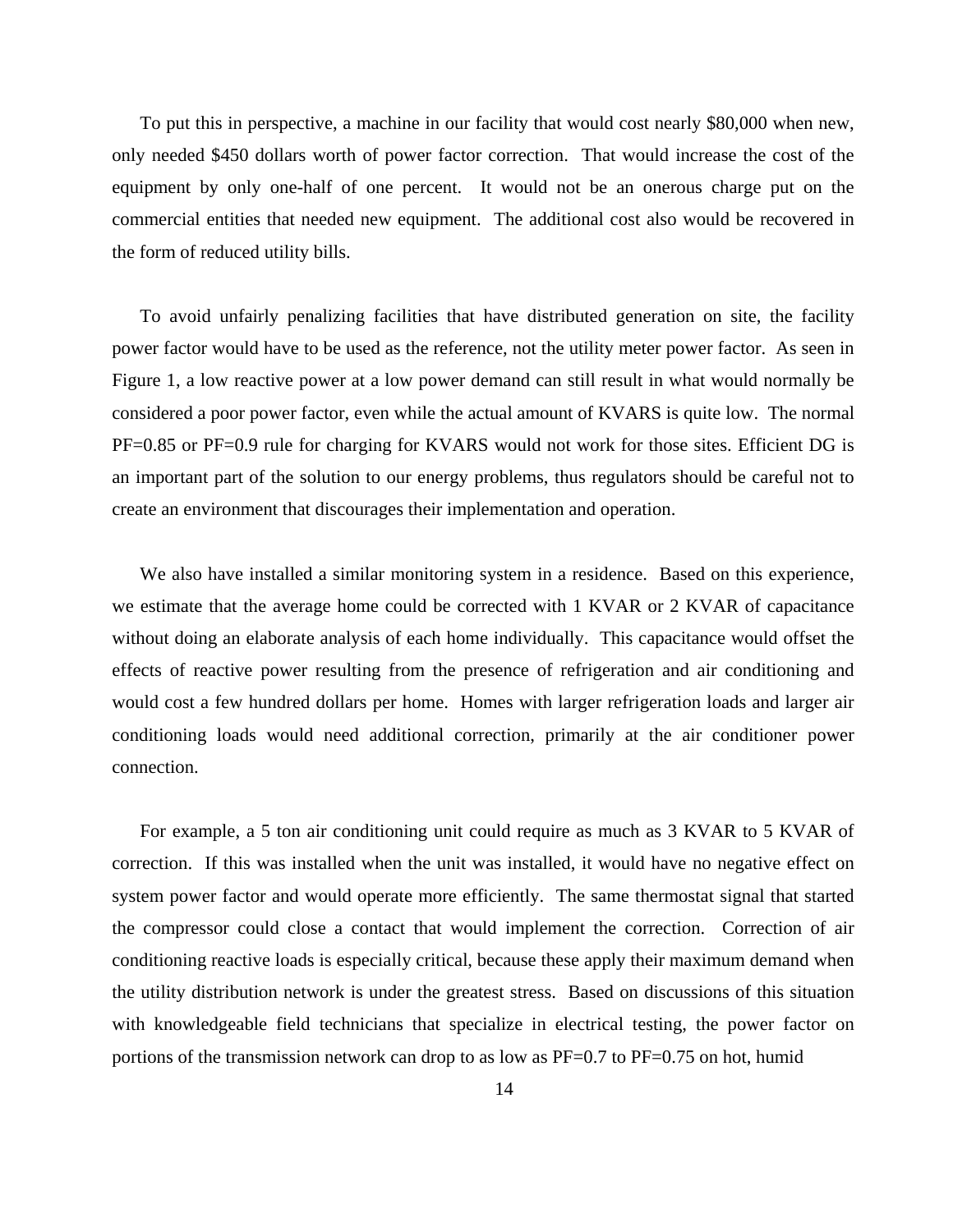summer days when the air conditioning load reaches its peak. This accounts for many of the localized transformer and cable failures that receive so much attention in the media.

Table 1, which documents potential energy savings that would result from widely adopted power factor correction, only documents savings down to a power factor of PF=0.8. Corrections of power factors below that level are even more cost effective and require a shorter timeframe to recoup the investment. They also yield greater energy savings per dollar spent along with a higher reduction of  $CO<sub>2</sub>$  emissions per dollar spent. Table 2 documents the additional savings that will result from additional power factor correction from PF=0.7 to PF=0.8.

We have been trying to understand why the power factor problem has not been analyzed at an earlier date because the technology needed to rectify it is not new. We believe that there are three main reasons.

First, since distributed small scale generation is a relatively recent phenomenon, the interaction of DG with the utility networks has not been closely studied. The utility interconnection agreement requires that the DG has a high power factor. All those asked, stated that distributed generation with a high power factor would actually improve the power factor of the utility network. In fact, just the opposite occurs when the DG is located within the utility's distribution area.

Second, since deregulation, Con Ed and all utilities in New York State are responsible for power distribution and not power production. When they were generating their own electricity 10 years ago, while power factor correction would have saved a great deal of energy, fuel costs were low and this process would have been cost prohibitive. An analysis done at that time would have shown a cost with a twenty to thirty year return on investment. This would not have been sufficient incentive to attract the necessary capital Further, as the demand on the utility network was much lower at that time, the need was not there. It is only the recent increase in energy costs that have made power factor correction so cost effective. In addition, the robust New York City economy with its higher electric demand has made it essential.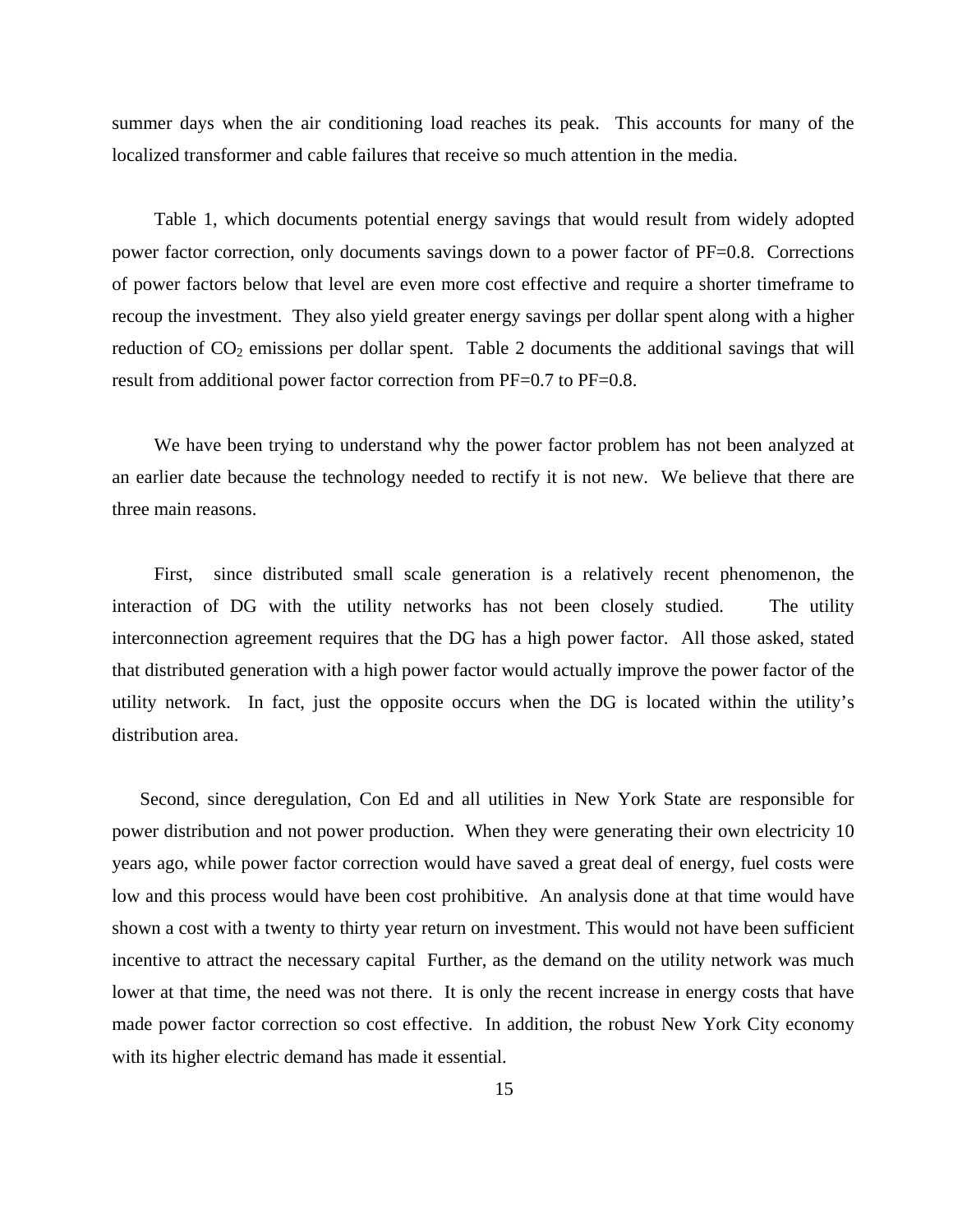A third reason why power factor correction has not drawn more attention is that the independent power producers are not paying for the inefficiencies. Any power losses after the customer's meter results in more revenue for them. The costs caused by inefficiencies on the utility grid are reflected in the distribution costs that appear on Con Ed customer utility bills. These are not unreasonable charges, as the costs are actually being incurred by the utility. However, the economic realities have changed. Now, it is both financially advantageous and environmentally imperative that the situation be rectified in order to make the network more efficient.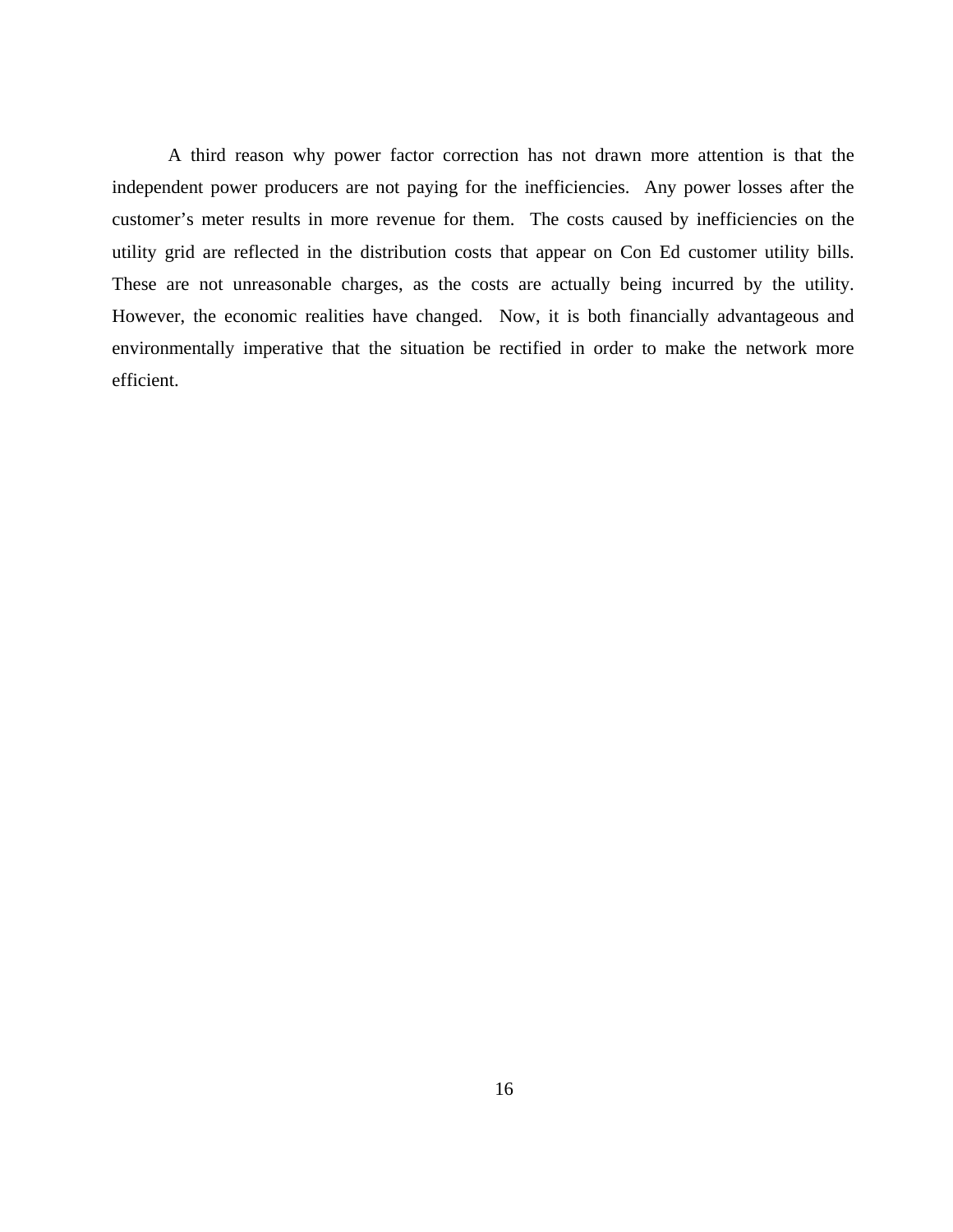#### **6.0 Conclusions**

Alternative energy sources such as CHP Systems, photovoltaic solar arrays and wind power are an essential part of an overall plan to reduce the nation's energy consumption. However, power factor correction must be performed on sites where these technologies are installed in order to prevent future stability problems on the utility network as the technologies proliferate.

On a larger scale, power factor correction has the potential to increase the efficiency of the entire electric transmission system. It could reduce the Con Ed system load by over 100 megawatts, and possibly by 250 megawatts to 400 megawatts. It also would increase system efficiency, reduce network maintenance costs, and help to alleviate the need for additional generating capacity for the New York City metropolitan area. It is very likely to improve Con Ed's delivery system, save an enormous amount of energy, and would also be likely to reduce significantly the carbon footprint of generated power in the metropolitan area

An equitable system of charging for VARS should be implemented that accurately reflects their cost to the system and provides an incentive for customers, particularly the large power customers, to perform power factor correction. For locations that have a distributed generation system on site, that would include looking at the facility power factor and not just the power factor at the utility meter. Public policies and regulations also should be implemented to encourage utility customers to pursue power factor reduction within their premises.

The New York State codes should be modified so that all new electrical equipment with a high reactive power requirement introduced into the state, has the power factor correction built in. If this is done by the equipment manufacturer, it will be far easier to maintain a

17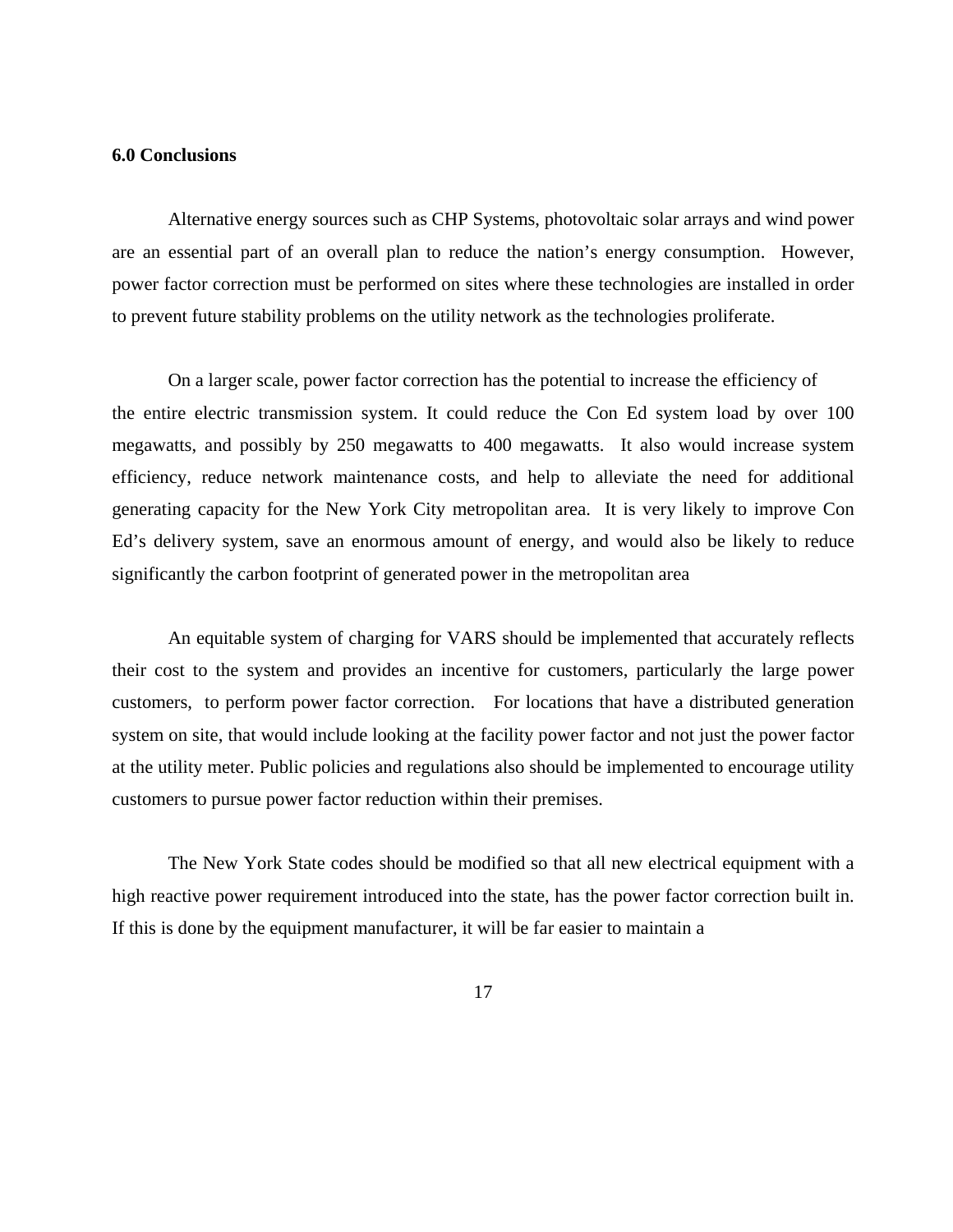higher standard of quality power on the utility network. Installation of the requisite capacitors in the equipment is far simpler and less expensive to do at the time of their manufacture, than later in the field. Having the power factor correction built into the equipment would also prevent anyone that is trying to cut costs, from doing so at the expense of not performing the necessary power factor correction.

Raising the power factor within customer premises will improve power quality within the entire transmission network and result in the following:

- Reduced power losses on the utility transmission network and within customer premises
- Reduced thermal degradation of transmission system equipment and customer premise equipment.
- Improved service through fewer system failures (i.e. failed transformers and cables).
- Reduced system wide costs as a result of lower energy usage.
- Reduced losses on the transmission network will result in a greater capacity for real power (KW) distribution. This will allow Con Ed to deliver more power with the existing network without adding additional transmission capacity.
- Lower customer utility bills that will offset the cost of implementation of the power factor correction.
- Greatly reduced greenhouse gas emissions of the New York City and Westchester area by a significant amount through lower power consumption.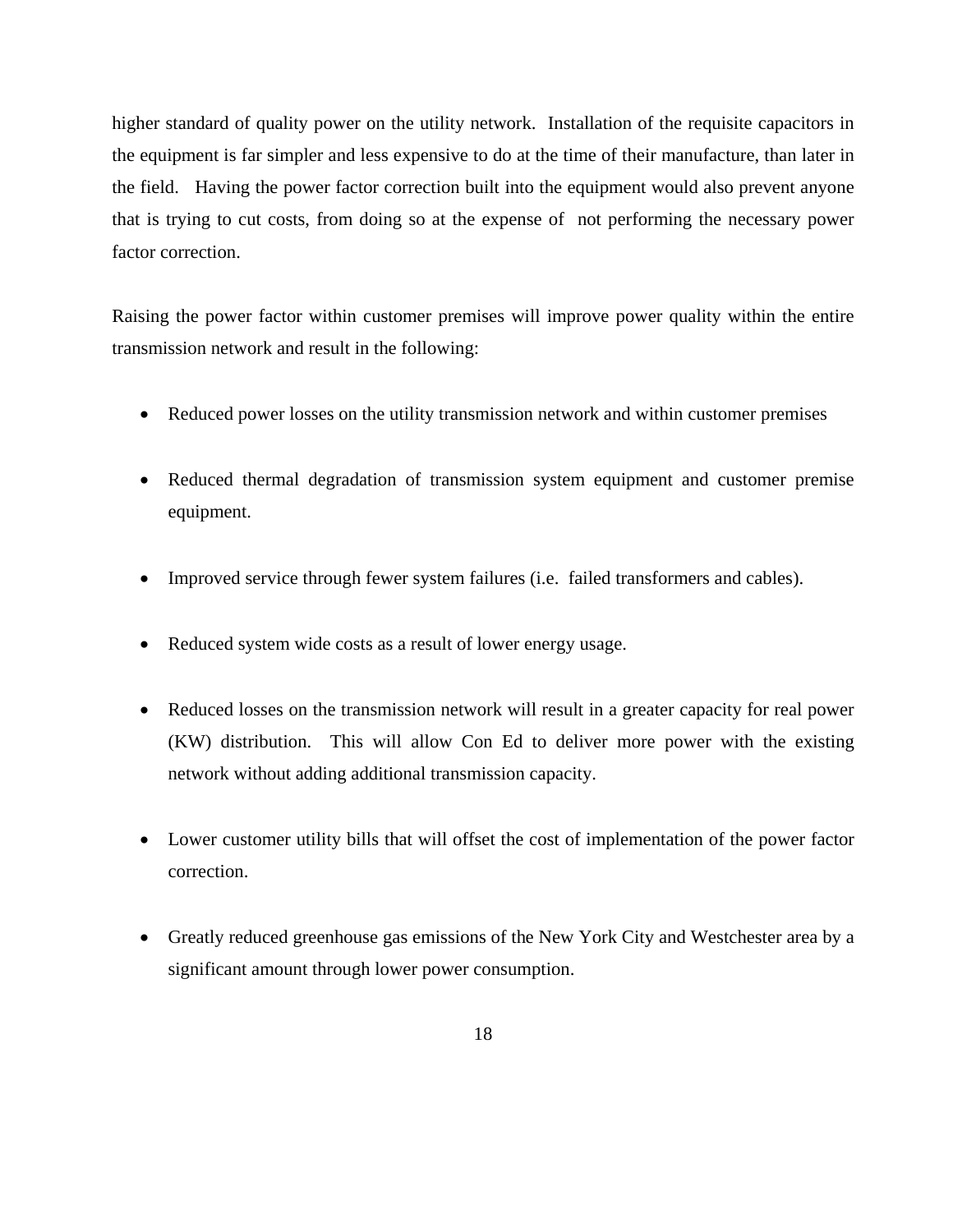### **7.0 Acknowledgements**

The author would like to thank the following people who have participated in the installation of the power systems at Allied Converters or have provided information that has been included in this case study.

- John Delise of Advanced Power Systems who did the design work for the CHP System and managed the project during installation.
- Joseph Borowiec of NYSERDA who was our liaison during the CHP project and has provided much useful information in the five years since its completion.
- Anthony Coschigano, Lloyd Hoffstatter and Jared Haines of Mercury Solar Systems who did the design and installation of the solar array.
- Douglas Lutzy of the New York State Public Service Commission who has provided much guidance and information in explaining utility tariffs and related subjects.
- Damian Sciano of Consolidated Edison who has provided an abundance of information from the utility perspective on generation, transmission and alternative energy. He has also provided some of the statistics referenced in this study.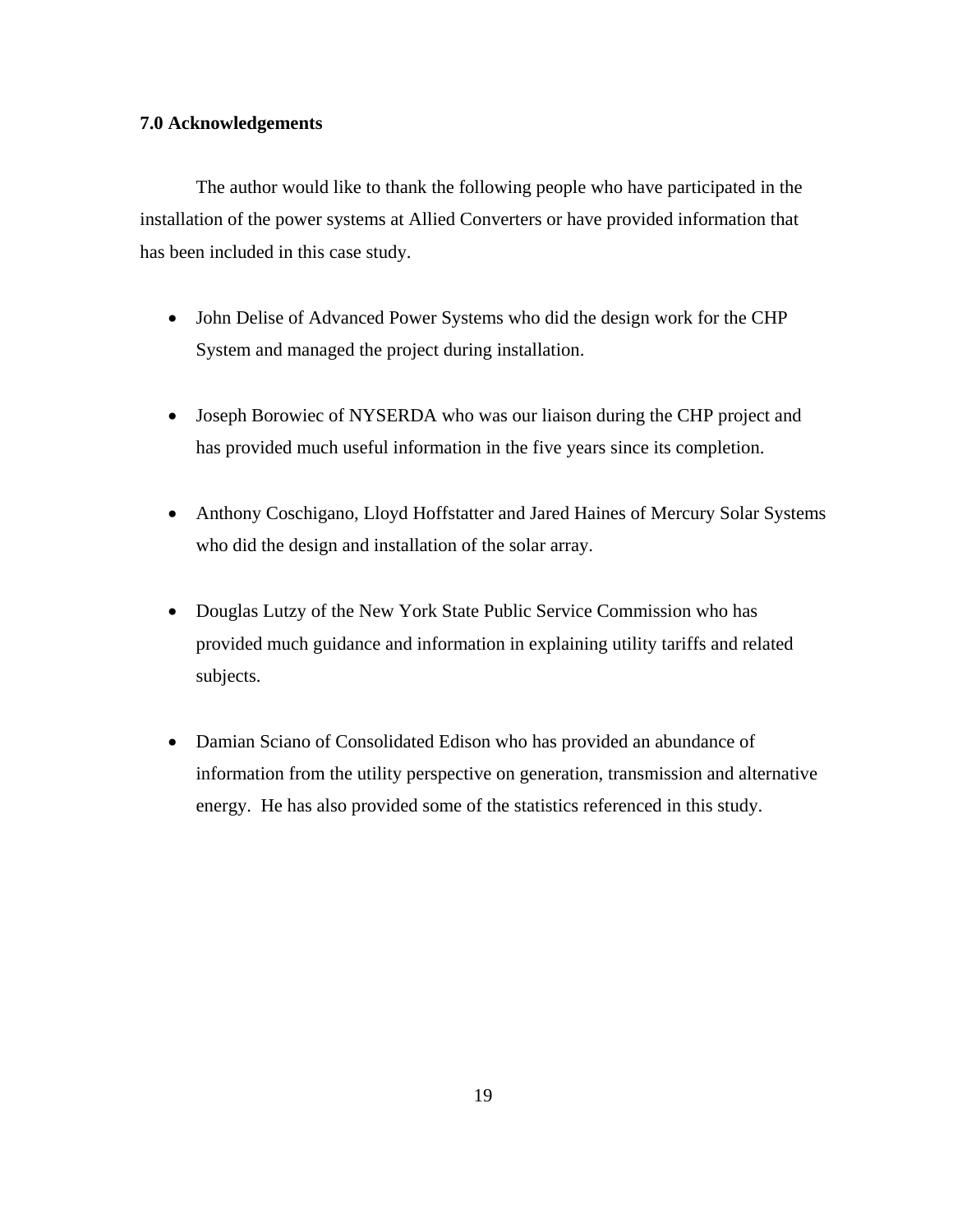

**Before Power Factor Correction**



**PF=cosine ф = Real Power (KW) / Apparent Power (KVA)**

**Lagging Reactive Power is a result of having motors and transformers (Inductive Loads) in a circuit. They are current storage devices and will cause the current peak to trail behind (lag) the voltage peak during the AC cycle**

**Leading Reactive Power is the result of having capacitors in a circuit. They are voltage storage devices and will cause the voltage peak to trail behind the current peak during the AC Cycle. Since the voltage is used as the reference, the net effect is that they cause the current to lead.**

**Voltage (V) is constant = 216 Volts phase to phase in a 3 phase system.**

**Apparent Power (P) = √3 \* I \* V (1.73 \* Current (I) \* Voltage (V) ) = 1.73 \* 216 \* I**

**As apparent Power decreases due to correction, current (I) will drop proportionally**

**Note : With a PF=.98 the CHP and PV Systems will provide approximatly 1 KVAR of reactive power at 50 KW of output**

**Values Chosen are for example only but are representative of the effect that we have seen at our facility.**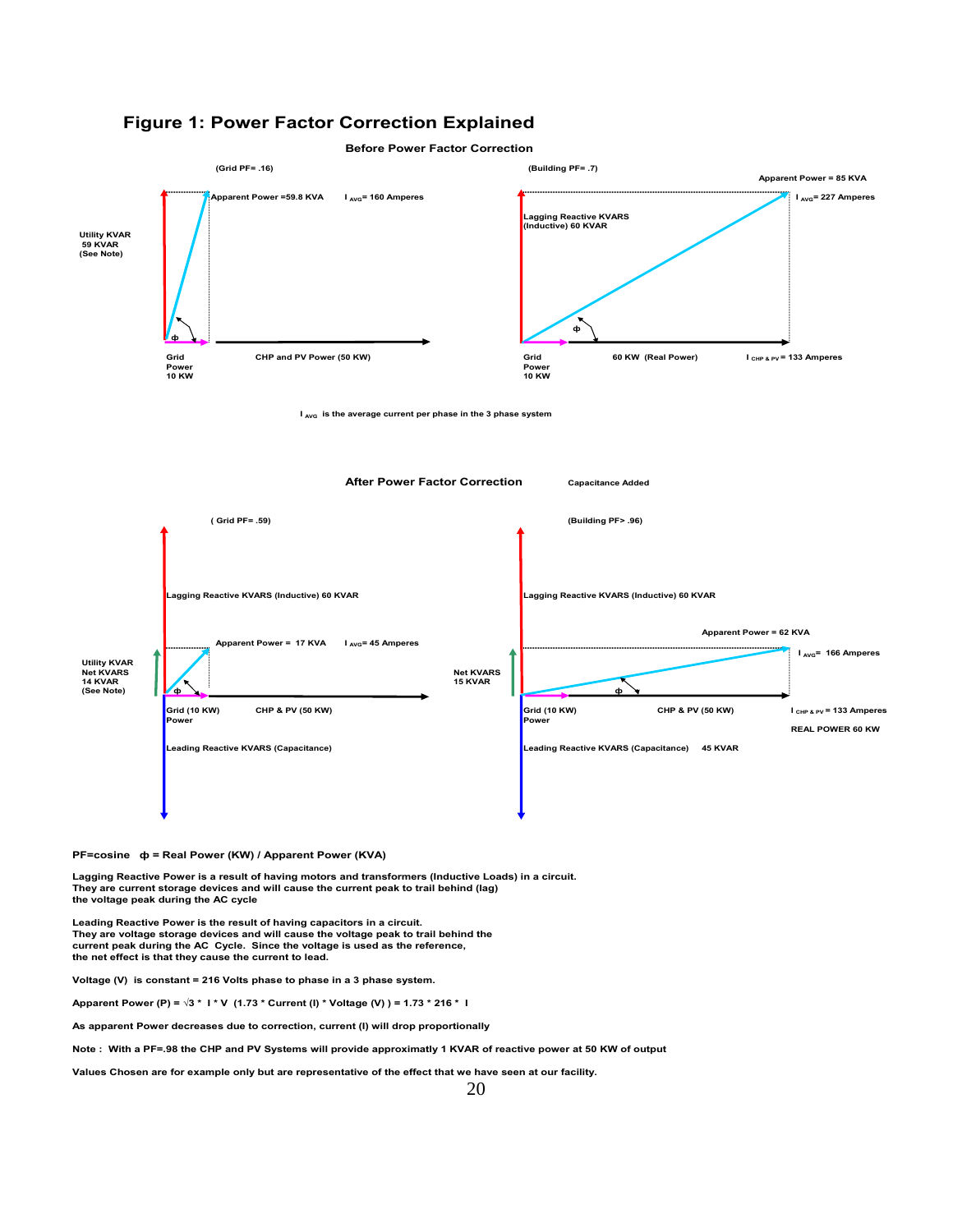#### **Table 1 - The costs and benefits of power factor reduction on the Con Ed transmission network**

|                   | <b>Step of Reduction</b>                               | $\mathbf{0}$      | 1                       | $\overline{2}$    | 3                    | 4                 |
|-------------------|--------------------------------------------------------|-------------------|-------------------------|-------------------|----------------------|-------------------|
|                   | <b>Grid Power Factor</b>                               | 0.8               | 0.85                    | 0.9               | 0.95                 | 1                 |
|                   | Real Power (12.5 gigawatts) Watts                      | 12,500,000,000.00 | 12,500,000,000.00       | 12,500,000,000.00 | 12,500,000,000.00    | 12,500,000,000.00 |
|                   | Apparent Power (VA)                                    | 15,625,000,000.00 | 14,705,882,352.94       | 13,888,888,888.89 | 13, 157, 894, 736.84 | 12,500,000,000.00 |
|                   | Reactive power (VAR)                                   | 9,375,000,000.00  | 7,746,804,230.04        | 6,054,026,310.47  | 4,108,551,314.74     | 0.00              |
|                   | Reactive power difference (VAR)                        | <b>NA</b>         | 1,628,195,769.96        | 1,692,777,919.57  | 1,945,474,995.74     | 4,108,551,314.74  |
|                   | % power reduction (1 - % power reduction)              | NA                | 0.941176471             | 0.94444444        | 0.947368421          | 0.95              |
|                   | % current reduction (1 - % current reduction)          | <b>NA</b>         | 0.9701425               | 0.971825316       | 0.973328527          | 0.974679434       |
| NOTE <sub>1</sub> | power loss reduction (based on 8% transmission loss)   | NA                | 0.004705882             | 0.004444444       | 0.004210526          | 0.004             |
|                   | KW saved on grid                                       | NA                | 58,823.53               | 55,555.56         | 52,631.58            | 50,000.00         |
| NOTE 2            | energy saved-KW (40% Plant efficiency)                 | NA                | 147,058.82              | 138,888.89        | 131,578.95           | 125,000.00        |
|                   | Therms saved per hour                                  | NA                | 5.019.07                | 4.740.24          | 4,490.75             | 4.266.21          |
|                   | 1000 CF Nat Gas saved per hour                         | NA                | 485.40                  | 458.44            | 434.31               | 412.59            |
|                   | \$\$ Nat Gas Saved/Year (\$7.80/1000 CF)               | NA                | \$<br>33,166,652.23 \$  | 31,324,060.44 \$  | 29,675,425.68 \$     | 28,191,654.40     |
|                   | Cost of Generating Plant of same capacity (\$ 1200/KW) | <b>NA</b>         | \$<br>70,588,235.29 \$  | 66,666,666.67 \$  | 63,157,894.74 \$     | 60,000,000.00     |
|                   | Cost of Power Factor Correction (\$ 100/KVAR)          | NA                | \$<br>162,819,577.00 \$ | 169,277,791.96 \$ | 194,547,499.57 \$    | 410,855,131.47    |
|                   | <b>Difference</b>                                      | NA                | \$<br>92,231,341.70 \$  | 102,611,125.29 \$ | 131,389,604.84 \$    | 350,855,131.47    |
|                   | Years to payback when compared to generating plant     | NA                | 2.78                    | 3.28              | 4.43                 | 12.45             |
|                   | Years to payback overall                               | NA                | 4.91                    | 5.40              | 6.56                 | 14.57             |
|                   | Therms saved per year                                  | NA                | 43,967,075              | 41,524,460        | 39,338,962           | 37,372,014        |
|                   | 1000 CF Nat Gas saved/year                             | NA                | 4,252,135               | 4,015,905         | 3,804,542            | 3,614,315         |
| NOTE 3            | tons CO2 not released each year into atmosphere        | ΝA                | 65,951                  | 62,287            | 59,008               | 56,058            |

**Assumptions:**

**\* 12.5 gigawatt real power** 

Note 1 **8% Transmission losses** 

Note 2 40% Natural gas plant efficiency - from Gas to Kw at plant interface to grid. If 35% power plant efficiency is used, the payback periods are reduced by approximately 8 months.

Note 3 **1000 therms of burned Natural gas emits 1.5 tons of CO2 into the atmosphere.**

**\* Each column calculates the amount of correction and the cost needed to get to that value from the column to the left of it.**

**\* Cost of Natural gas used was \$ 7.80 per 1000 cubic feet from DOE web site May 2007 price - power generation pricing (\$ .75/therm)**

**\* Only gas costs are figured in the payback period for the power factor correction. It does not include reduced maintenance costs that will result from the lower currents.**

**\* It also does not include the lower carbon footprint that will result from less burning of fossil fuels.**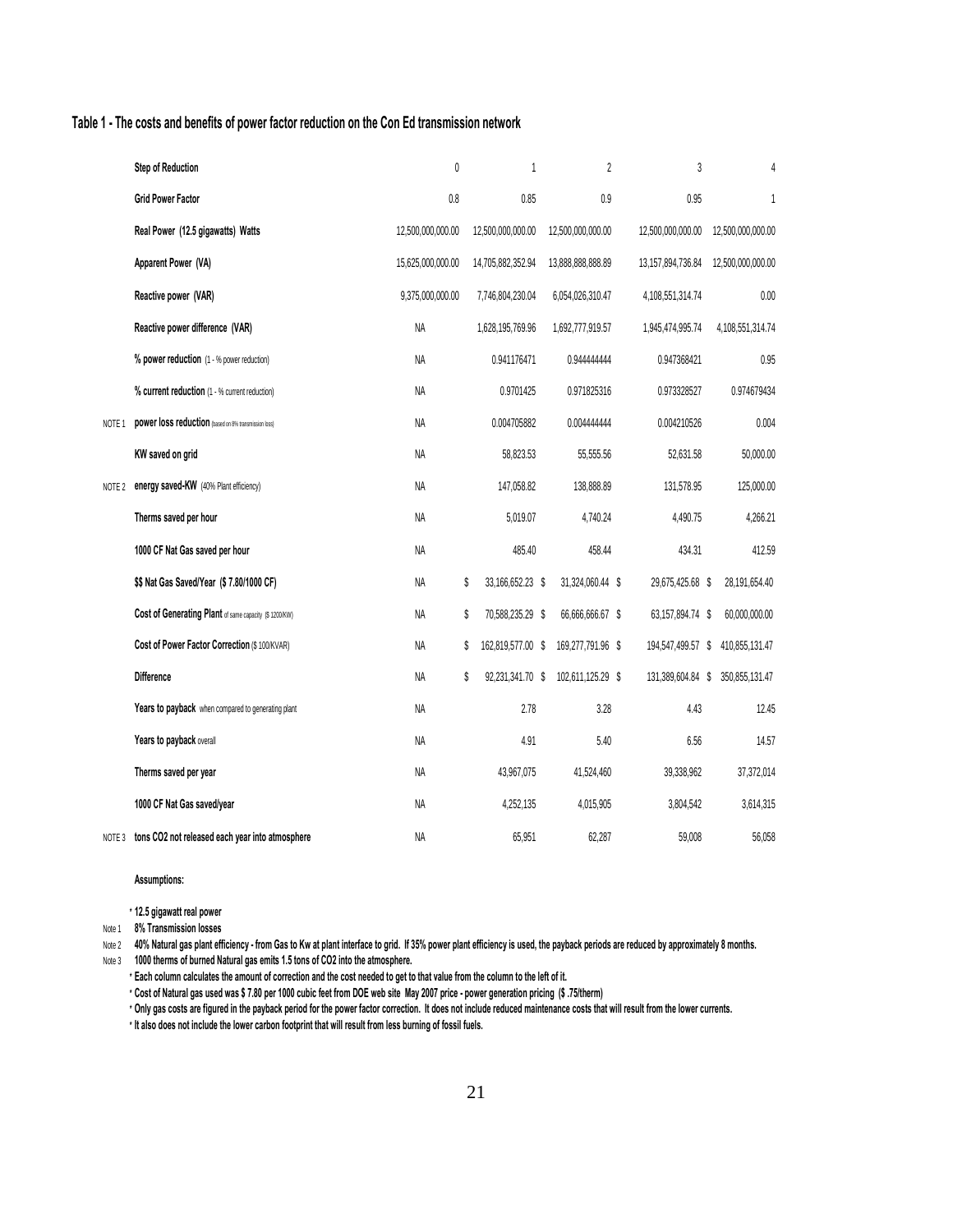#### **Table 2 - The costs and benefits of power factor reduction for four months during the summer**

|                   | <b>Step of Reduction</b>                             | 0                 | 1                 | $\overline{2}$    |
|-------------------|------------------------------------------------------|-------------------|-------------------|-------------------|
|                   | <b>Grid Power Factor</b>                             | 0.7               | 0.75              | 0.8               |
|                   | Real Power (12.5 gigawatts) Watts                    | 12,500,000,000.00 | 12,500,000,000.00 | 12,500,000,000.00 |
|                   | Apparent Power (VA)                                  | 17,857,142,857.14 | 16,666,666,666.67 | 15,625,000,000.00 |
|                   | Reactive power (VAR)                                 | 12,752,550,765.26 | 11,023,963,796.10 | 9,375,000,000.00  |
|                   | Reactive power difference (VAR)                      | <b>NA</b>         | 1,728,586,969.15  | 1,648,963,796.10  |
|                   | % power reduction (1 - % power reduction)            | <b>NA</b>         | 0.933333333       | 0.9375            |
|                   | % current reduction (1 - % current reduction)        | <b>NA</b>         | 0.966091783       | 0.968245837       |
| NOTE <sub>1</sub> | power loss reduction (based on 8% transmission loss) | NA                | 0.005333333       | 0.005             |
|                   | KW saved on grid                                     | <b>NA</b>         | 66,666.67         | 62,500.00         |
| NOTE 2            | energy saved-KW (32% Plant efficiency)               | <b>NA</b>         | 208,333.33        | 195,312.50        |
|                   | Therms saved per hour                                | <b>NA</b>         | 7,110.35          | 6,665.96          |
|                   | 1000 CF Nat Gas saved per hour                       | <b>NA</b>         | 687.65            | 644.68            |
|                   | \$\$ Nat Gas Saved/Year (\$7.80/1000 CF)             | \$<br><b>NA</b>   | 15,662,030.22 \$  | 14,683,153.33     |
|                   | Cost of Power Factor Correction (\$ 100/KVAR)        | \$<br><b>NA</b>   | 172,858,696.92 \$ | 164,896,379.61    |
|                   | Years to payback overall                             | <b>NA</b>         | 11.04             | 11.23             |
|                   | Therms saved per year                                | <b>NA</b>         | 20,762,230        | 19,464,590        |
|                   | 1000 CF Nat Gas saved/year                           | <b>NA</b>         | 2,007,953         | 1,882,456         |
| NOTE 3            | tons CO2 not released each year into atmosphere      | NA                | 31,143            | 29,197            |

#### **Assumptions:**

- **\* 12.5 gigawatt real power**
- Note 1 **8% Transmission losses**

Note 2 32% Natural gas plant efficiency - from Gas to Kw at plant interface to grid. Considers efficiency of plants only used during peak load periods **These are the least efficient power plants.**

- Note 3 **1000 therms of burned Natural gas emits 1.5 tons of CO2 into the atmosphere.**
	- **\* Each column calculates the amount of correction and the cost needed to get to that value from the column to the left of it.**

**\* Cost of Natural gas used was \$ 7.80 per 1000 cubic feet from DOE web site May 2007 price - power generation pricing (\$ .75/therm)**

**\* Only gas costs are figured in the payback period for the power factor correction. It does not include reduced maintenance costs that will result from the lower currents.**

**\* It also does not include the lower carbon footprint that will result from less burning of fossil fuels.**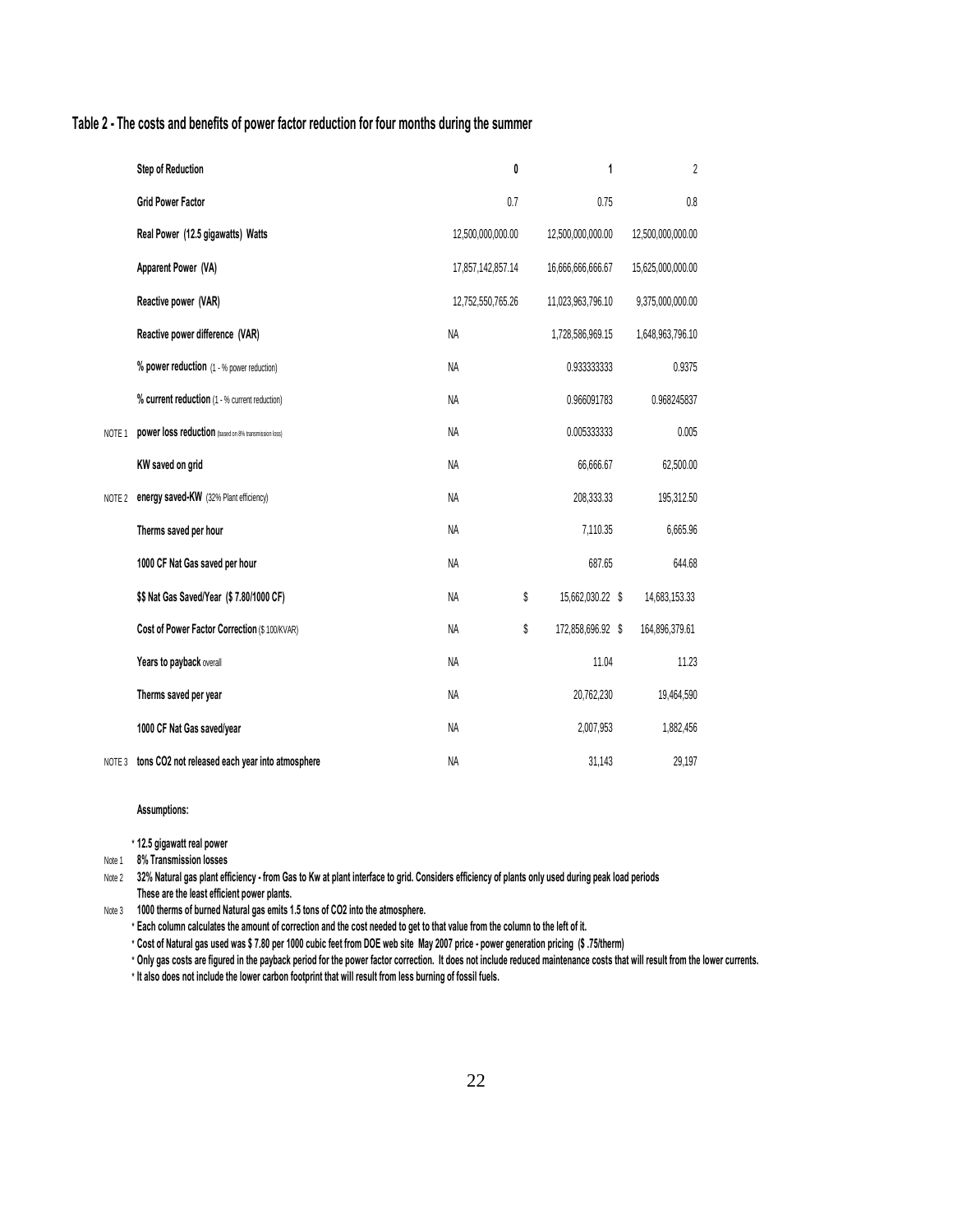

**Figure 2 - BEFORE IMPLEMENTATION OF REACTIVE POWER (KVAR) CORRECTION (**KVAR's shown in Purple)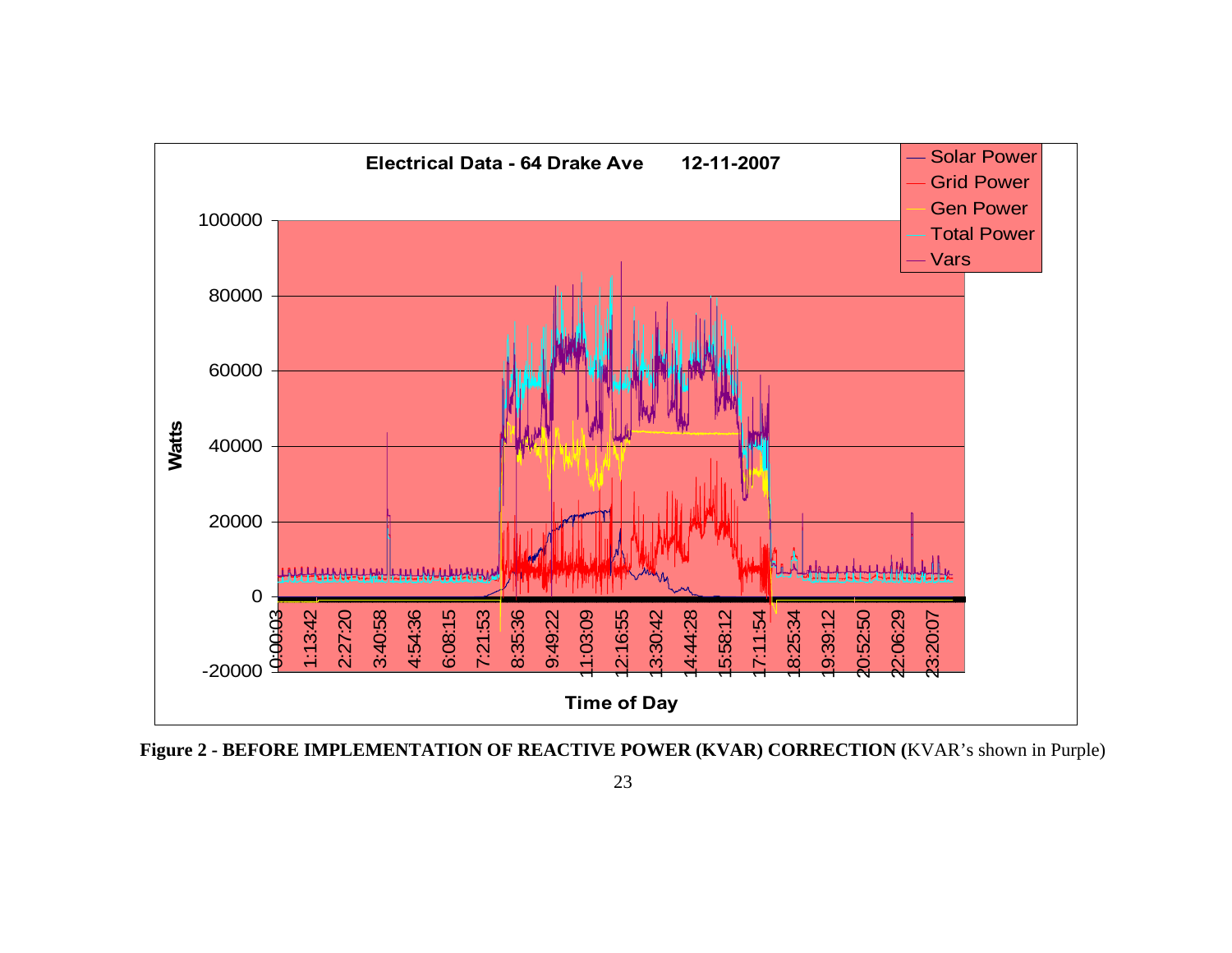

**Figure 3 - DURING IMPLEMENTATION OF REACTIVE POWER (KVAR) CORRECTION (**KVAR's shown in Purple)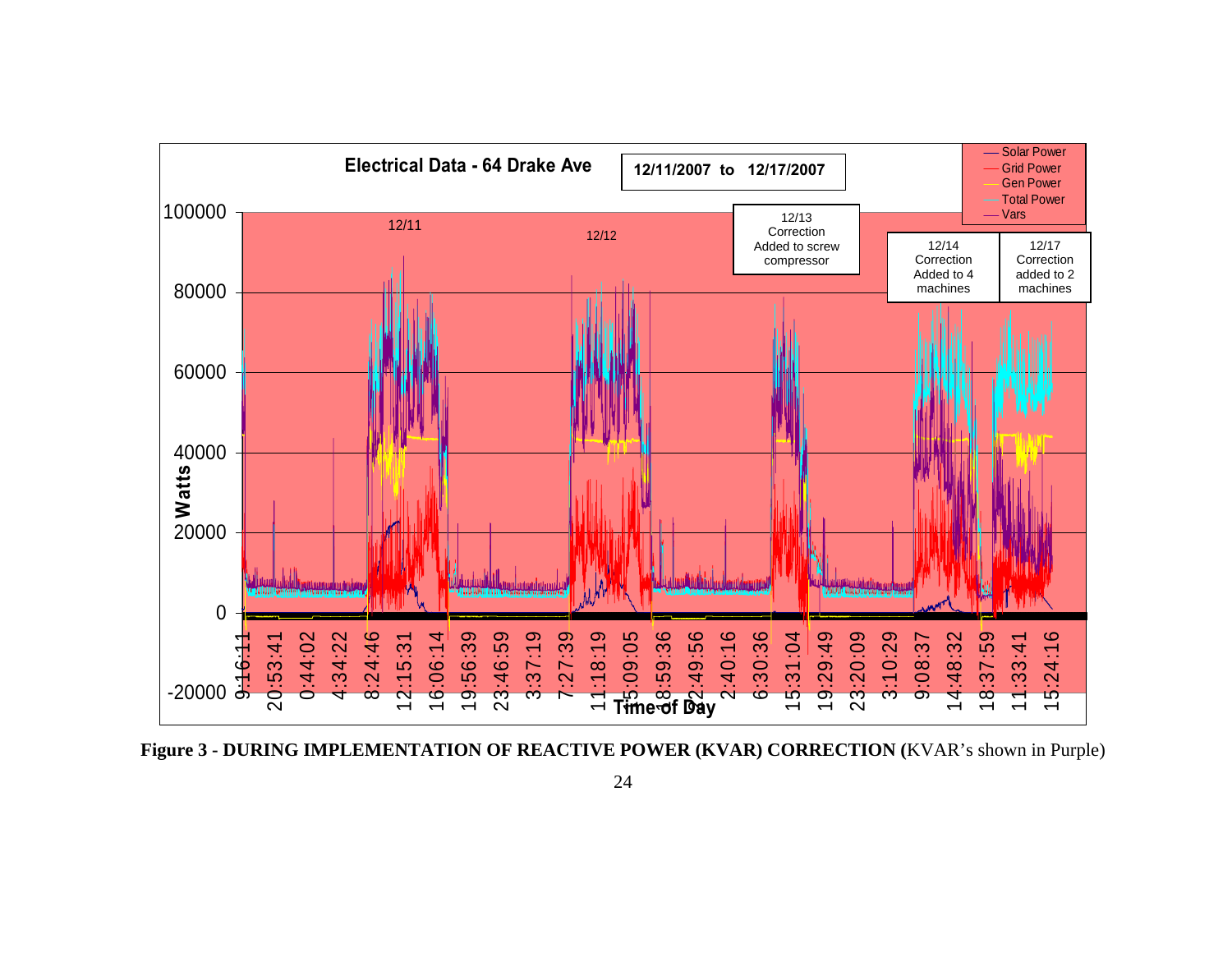

**Figure 4 - AFTER IMPLEMENTATION OF REACTIVE POWER (KVAR) CORRECTION (**KVAR's shown in Purple)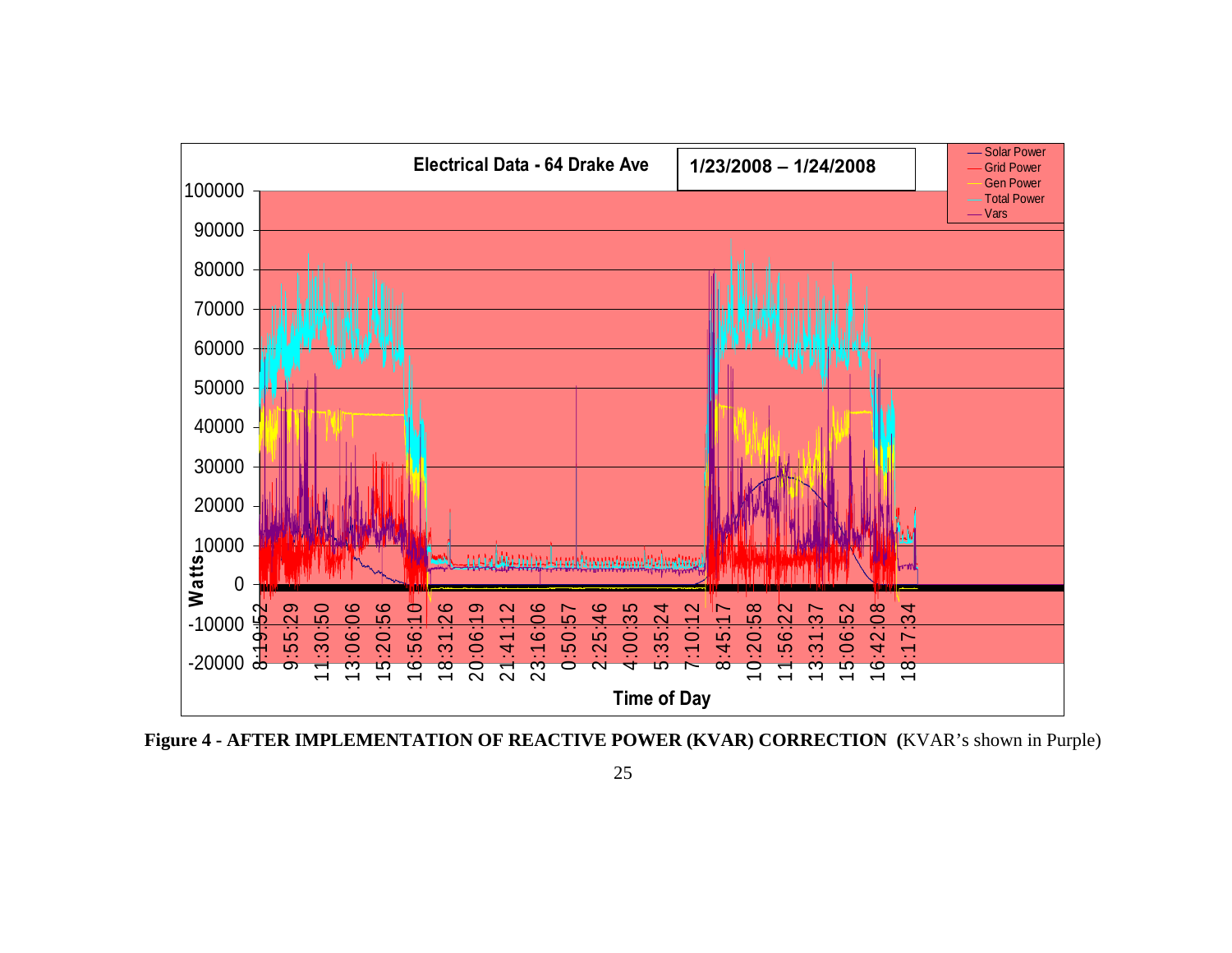



Figure 5 – The power monitoring System in the electrical Figure 6 – Inverters for the solar array room at Allied Converters 26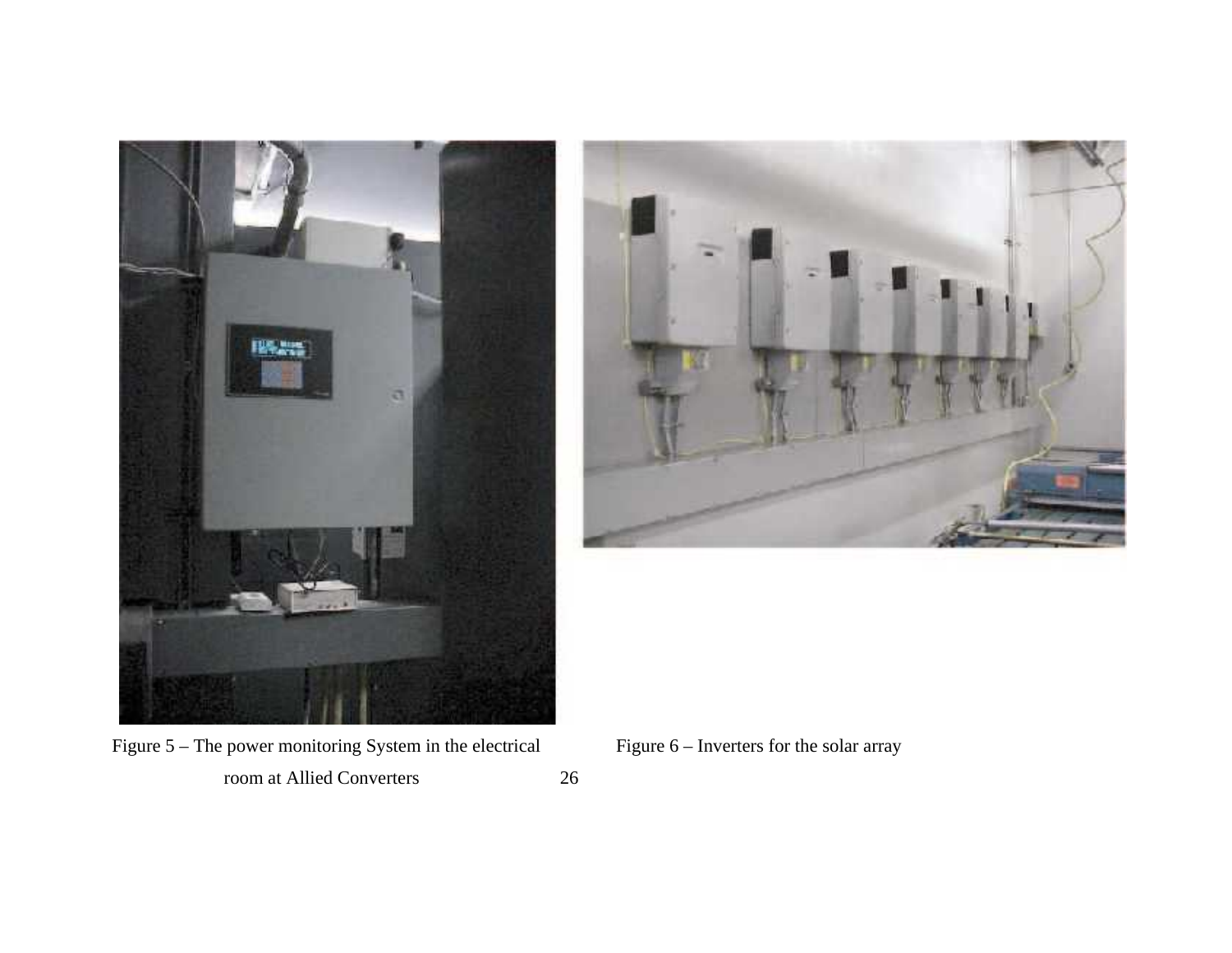

Figure 7 – CHP System Micro turbines are in the foreground. The heat exchanger is the cabinet to the rear and center of the two micro-turbines. The two tall, gray cabinets to the rear left are 10 ton absorption chillers that use the hot water from the heat exchanger to generate 43 degree chilled water during the cooling season.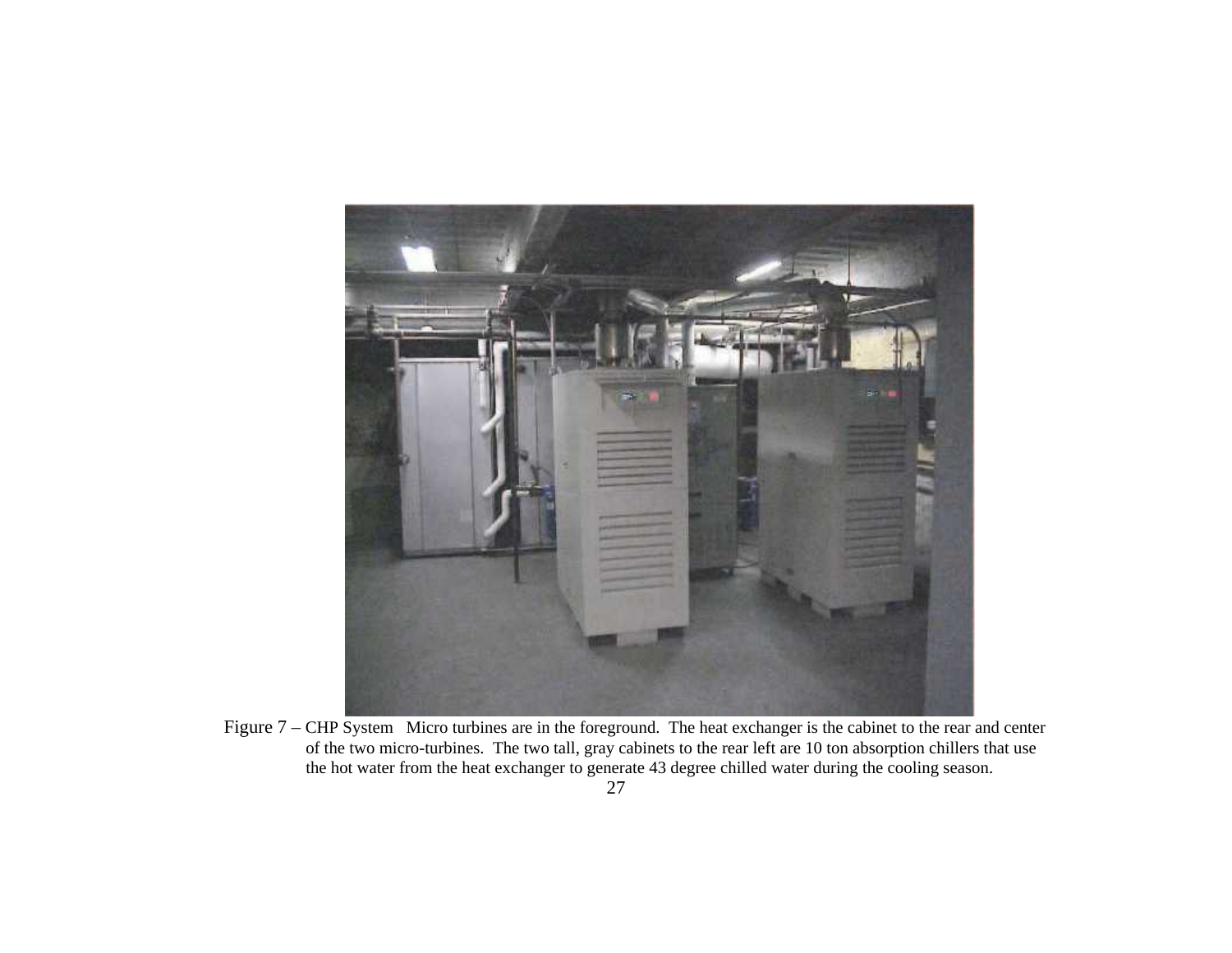## **EQUIPMENT ROOM**



Figure 8 – Main Utility Circuit Breaker (left) and 1600 Ampere Figure 9 – Protective relays for the CHP system transfer switch (right). Automatically disconnects the internal service from the utility during a power failure.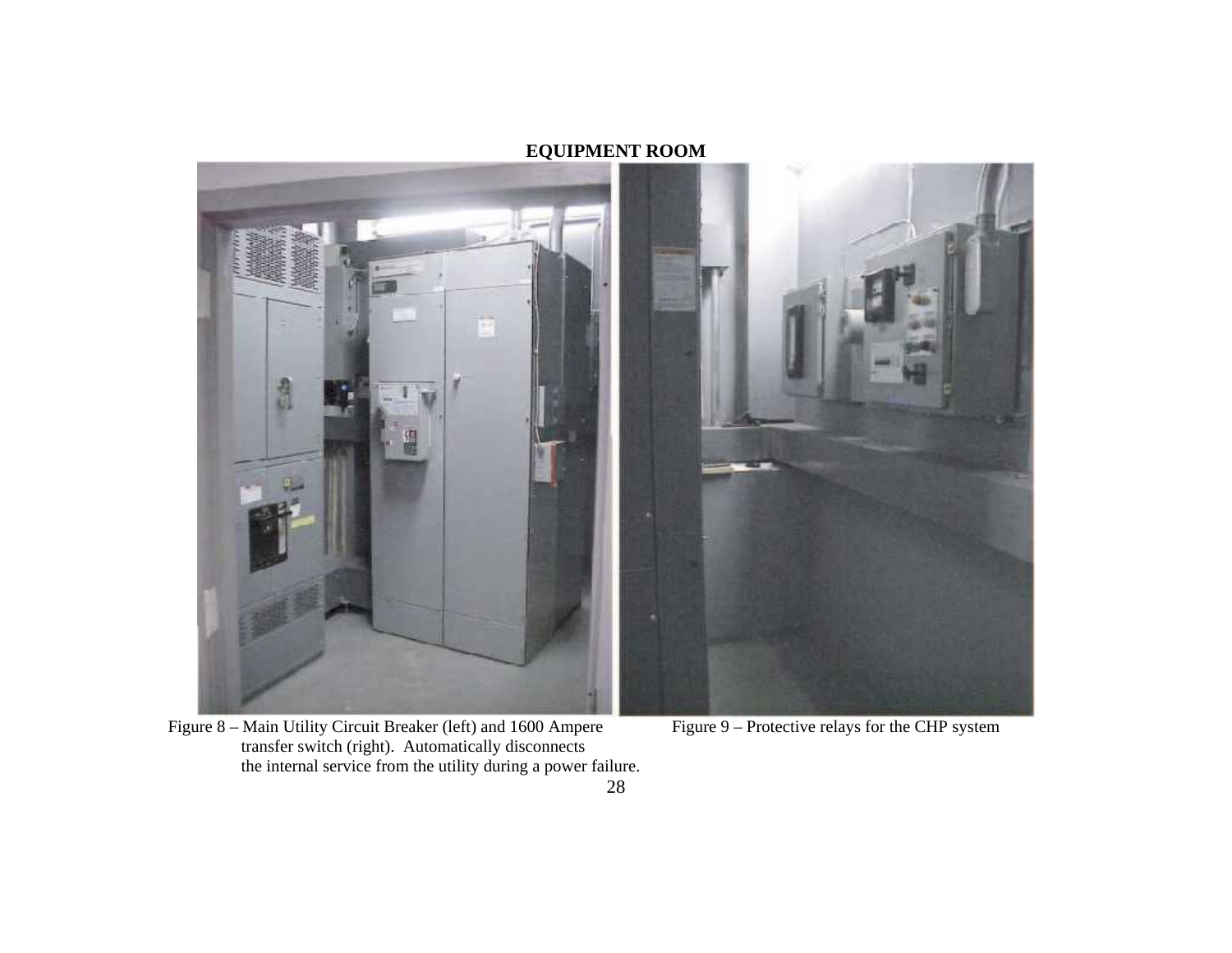

- nected from the service by the monitor shown in Figure 5. The solar power meter is in the foreground on the far right
- Figure  $10 45$  KVAR power factor correction at Figure  $11 7.5$  KVAR power factor correction at a load. the utility service entrance. These The enclosure on the left is the PF correction.<br>devices are connected to and discon-<br>The enclosure measures 15" high x 8" wide x The enclosure measures 15" high x 8" wide x 6" deep.<br>The device cost less than \$700.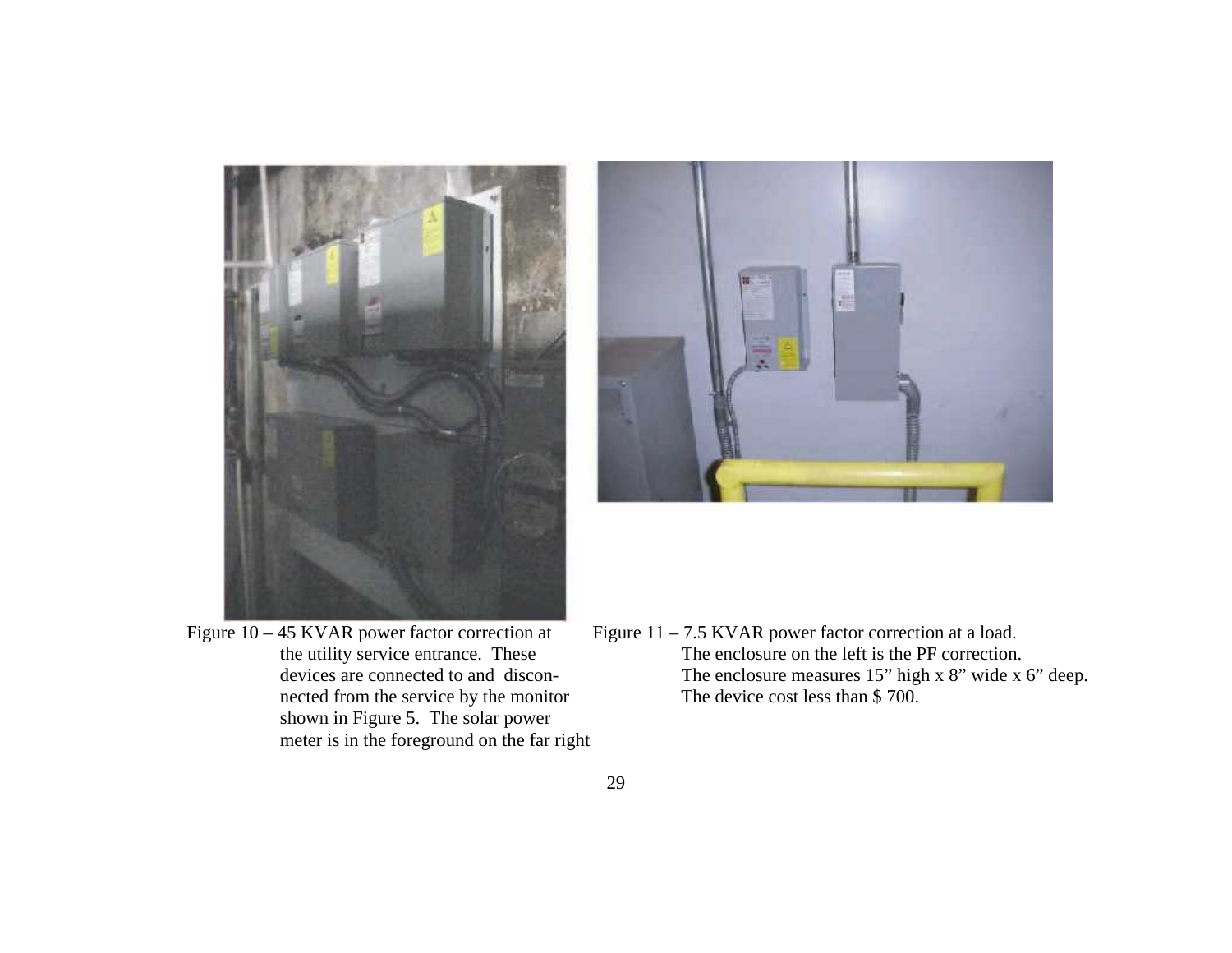

Figure 12 – 50 KW roof mounted solar array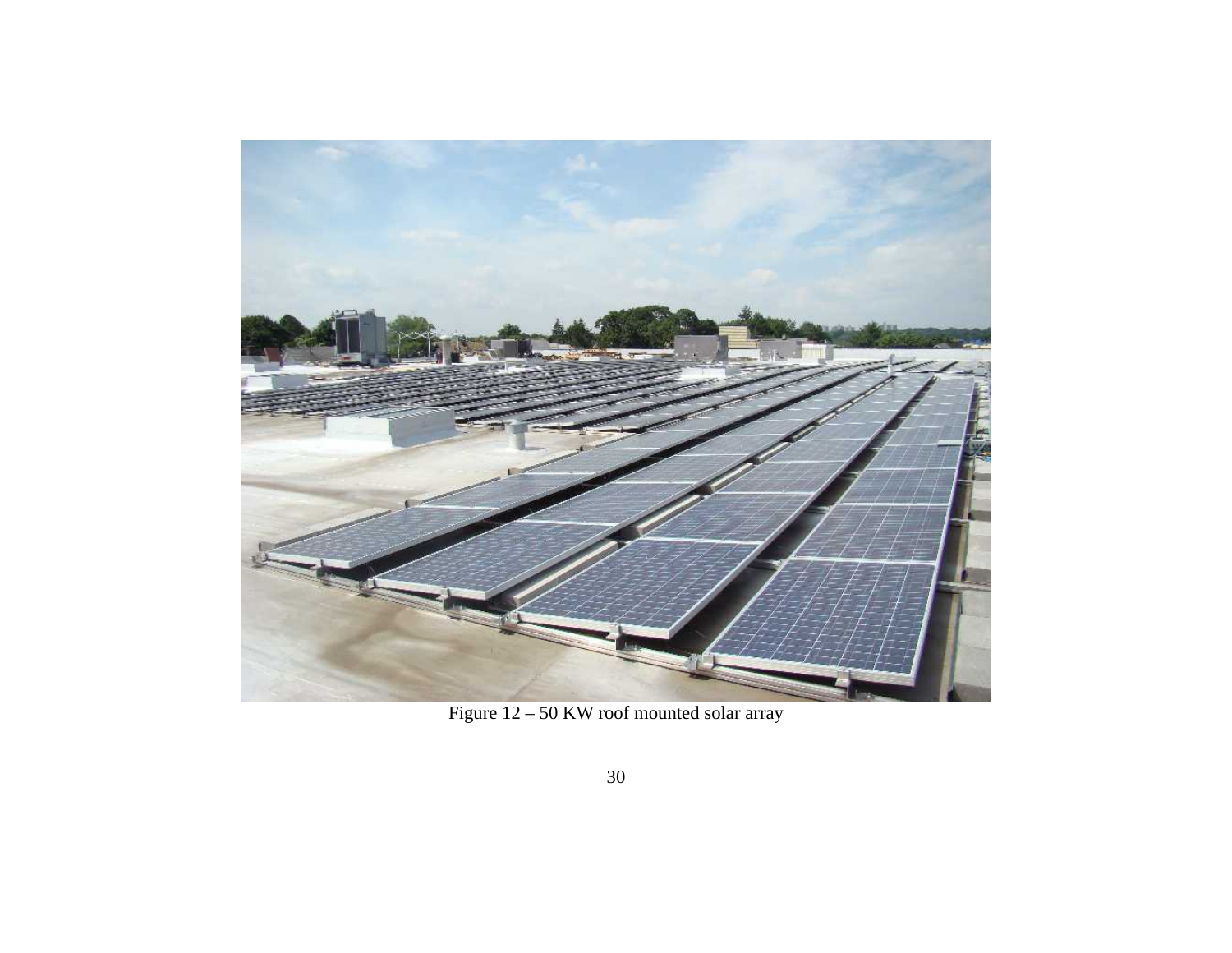## **Glossary of terms and abbreviations:**

**(Those marked with an "\*" are copied from Wikipedia)** 

- **Ampere**\* Unit of measure of current. One ampere is approximately equivalent to  $6.24150948\times10^{18}$  elementary charges, such as [electrons](http://en.wikipedia.org/wiki/Electron), moving past a boundary in one second.
- **AC\*** Alternating Current is an electrical current whose magnitude and direction vary cyclically, as opposed to direct current, whose direction remains constant. The usual waveform of an AC power circuit is a sine wave, as this results in the most efficient transmission of energy. In the United States, the frequency of oscillation is 60 Hertz or 60 cycles per second.
- **BTU<sup>\*</sup>** The British thermal unit is a unit of [energy](http://en.wikipedia.org/wiki/Energy) used in the United States, particularly in the power, steam generation, and heating and air conditioning industries
- **CHP** Combined Heat and Cooling (Cogeneration). A fuel is burned to generate electricity and the waste heat is captured and used to heat water. The heated water is then used for premises heating by being passed directly through a fan coil during heating season. The hot water can also be used for domestic hot water, as well. During cooling season, the hot water is passed through an absorption chiller to generate cold water, which is then passed through the fan coil for premises cooling.
- **Capacitor\*** A capacitor is an electrical/electronic device that can store energy in the electric field between a pair of conductors (called "plates"). The process of storing energy in the capacitor is known as "charging", and involves electric charges of equal magnitude, but opposite polarity, building up on each plate.
- **DC<sup>\*</sup>** Direct current (DC or "continuous current") is the unidirectional flow of electric charge. Direct current is produced by such sources as batteries, thermocouples or solar cells.
- **DG\*** Distributed generation generates [electricity](http://en.wikipedia.org/wiki/Electricity) from many small energy sources. It has also been called on-site generation, dispersed generation, embedded generation, decentralized generation, decentralized energy or distributed energy.
- **GW** Gigawatt. One billion watts. See "KW" .